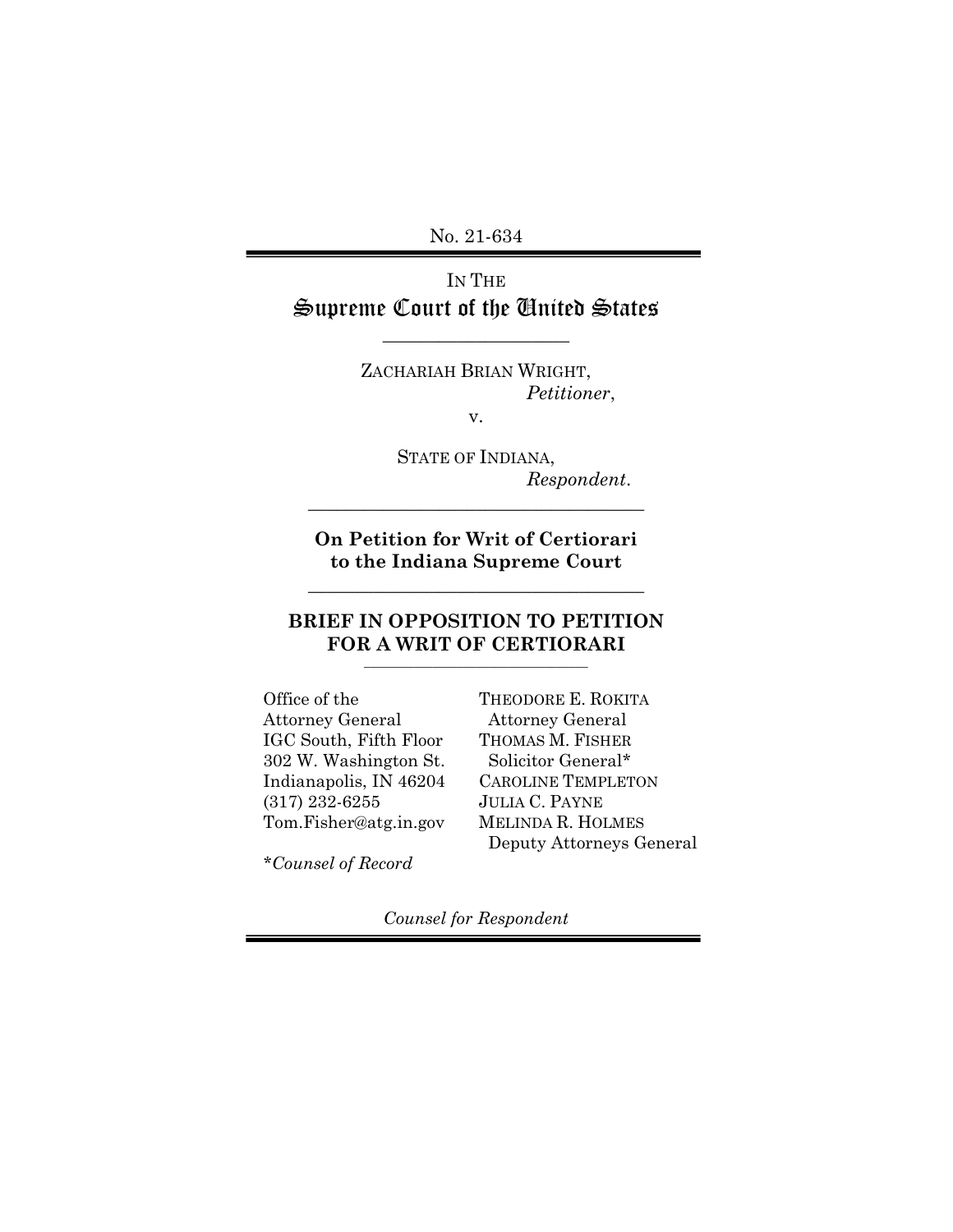# **QUESTION PRESENTED**

Whether the Constitution prohibits a state trial judge from appointing counsel for a 19-year-old criminal defendant in a capital case when he prefers representation by an attorney who cannot or will not represent him.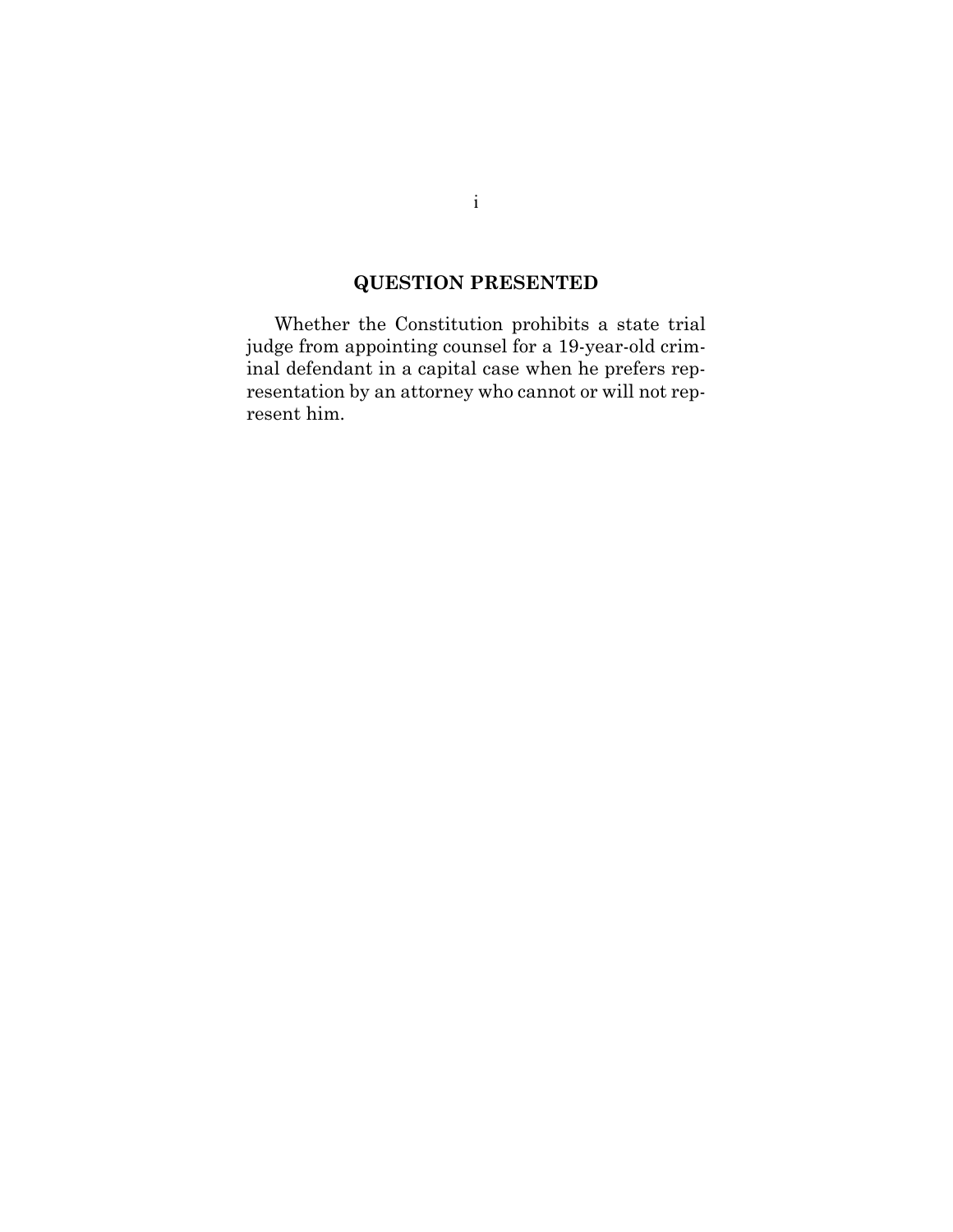# **TABLE OF CONTENTS**

| REASONS TO DENY THE PETITION  7                                                               |
|-----------------------------------------------------------------------------------------------|
| I. No Lower-Court Split Exists on the Issue Pre-                                              |
| A. No split exists on the equivocation issue 8                                                |
| B. The decision below does not implicate any<br>conflict over denial of pro se representation |
| II. If the Court Grants the Petition, It Should Use<br>this Case to Overrule Faretta 14       |
|                                                                                               |

ii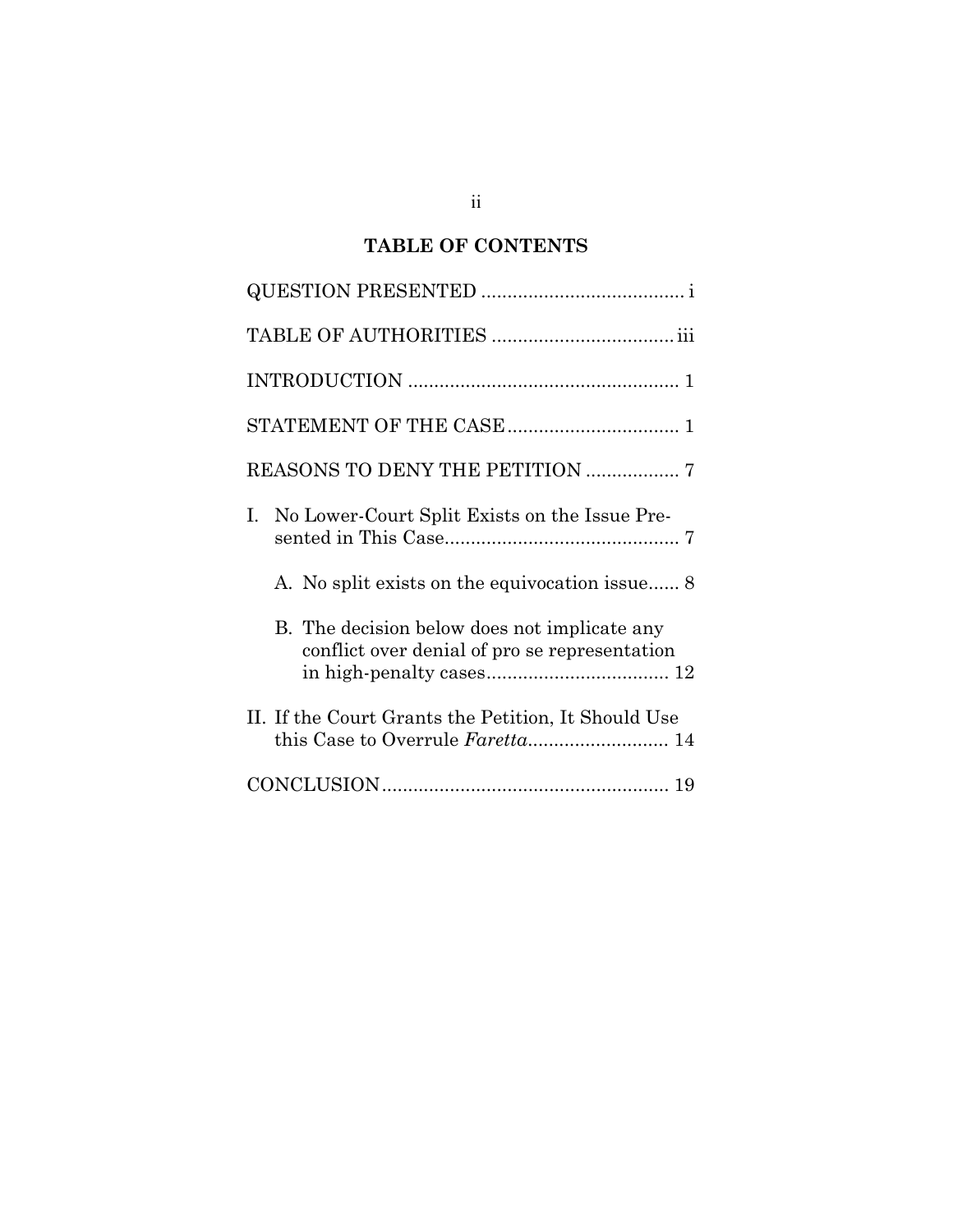# **TABLE OF AUTHORITIES**

## **FEDERAL CASES**

| Brewer v. Williams,          |
|------------------------------|
| Buhl v. Cooksey,             |
| Faretta v. California,       |
| Franchise Tax Bd. v. Hyatt,  |
| Freeman v. Pierce,           |
| Gideon v. Wainwright,        |
| Indiana v. Edwards,          |
| Marshall v. Rodgers,         |
| Martinez v. Court of Appeal, |
| McKaskle v. Wiggins,         |
| Tamplin v. Muniz,            |

iii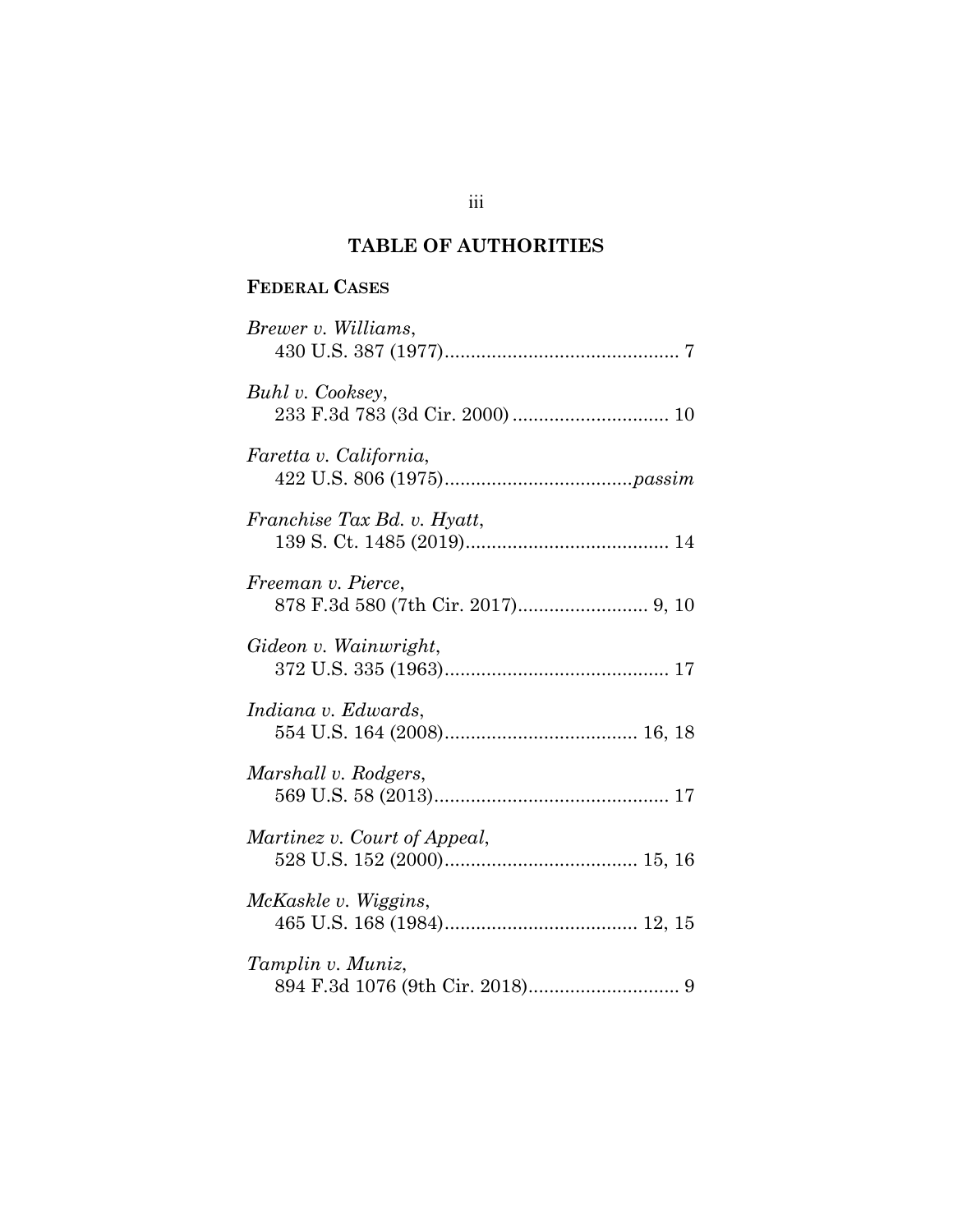# **FEDERAL CASES [CONT'D]**

| Torres v. United States,<br>140 F.3d 392 (2d Cir. 1998) 13             |
|------------------------------------------------------------------------|
| United States v. Davis,<br>285 F.3d 378 (5th Cir. 2002) 13             |
| United States v. Gonzales-Arias,<br>946 F.3d 17 (1st Cir. 2019) 10, 11 |
| Wheat v. United States,                                                |
| Wilson v. Walker,                                                      |
| <b>STATE CASES</b>                                                     |
| Barnes v. State,                                                       |
| Commonwealth v. Davido,                                                |
| Finch v. State,<br>542 S.W.3d 143 (Ark. 2018) 13                       |
| Gallego v. State,                                                      |
| Mosley v. State,                                                       |
| Nunnery v. State,                                                      |

iv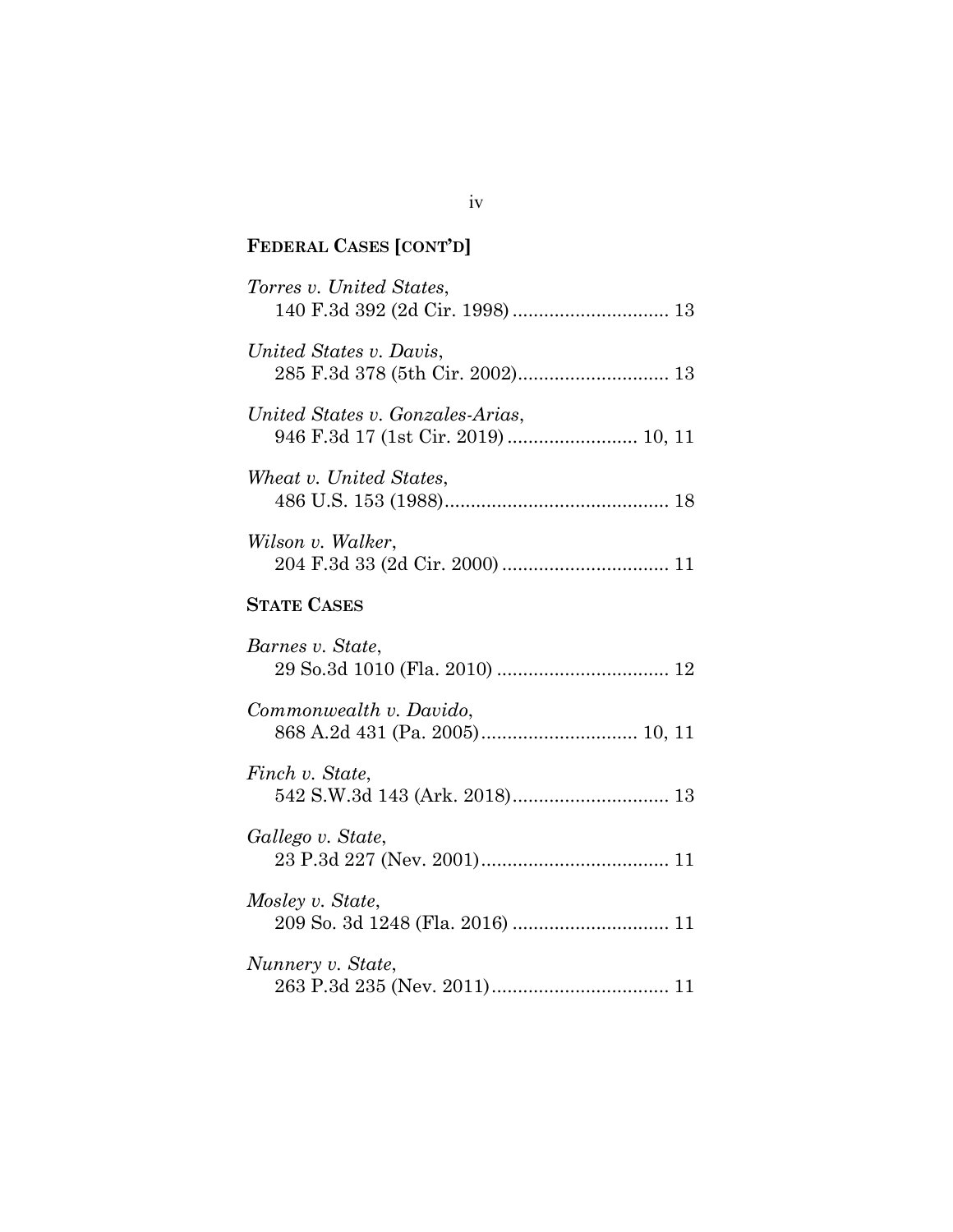# **STATE CASES [CONT'D]**

| People v. Michaels,                                  |
|------------------------------------------------------|
| State v. Bakalov,                                    |
| State v. Cunningham,                                 |
| State v. Curry,<br>423 P.3d 179 (Wash. 2018) 11      |
| State v. Jordan,<br>44 A.3d 794, 807 (Conn. 2012) 10 |
| State v. Pires,                                      |
| State v. Reddish,                                    |
| State v. Richards,<br>456 N.W.2d 260 (Minn. 1990) 14 |
| State v. Stallings,                                  |
| State v. Stenson,<br>940 P.2d 1239 (Wash. 1997)  11  |
| State v. Swan,                                       |

v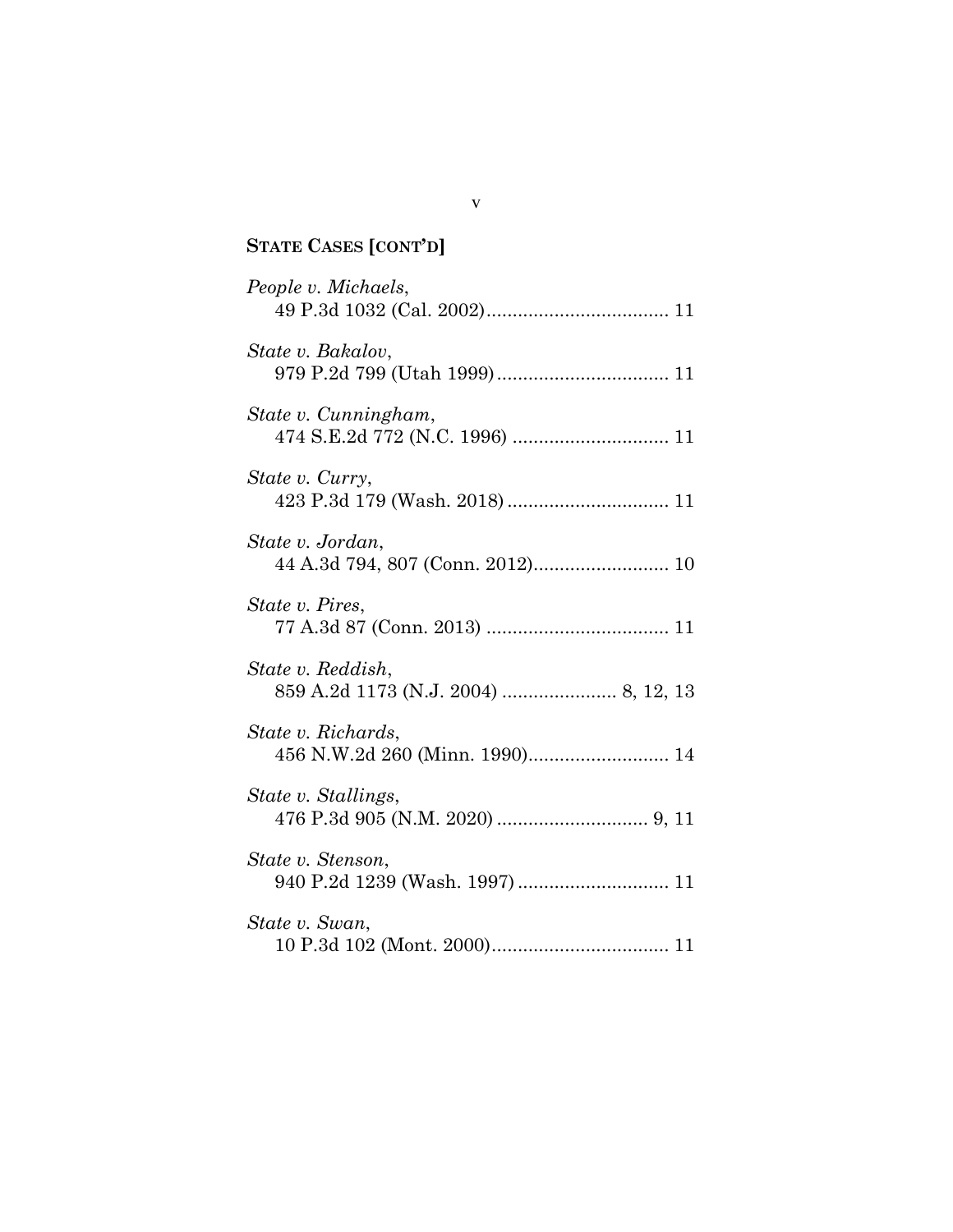# **STATE CASES [CONT'D]**

| State v. Taylor,                                                                                                                          |
|-------------------------------------------------------------------------------------------------------------------------------------------|
| <b>RULES</b>                                                                                                                              |
|                                                                                                                                           |
| <b>OTHER AUTHORITIES</b>                                                                                                                  |
| Eugene Cerruti, Self-Representation in the<br>International Arena: Removing a False<br><i>Right of Spectacle, 40 Geo. J. Int'l L. 919</i> |
| Hashimoto, <i>Defending the Right of Self-</i><br>Representation: An Empirical Look at<br><i>the Pro Se Felony Defendant, 85 N.C. L.</i>  |

vi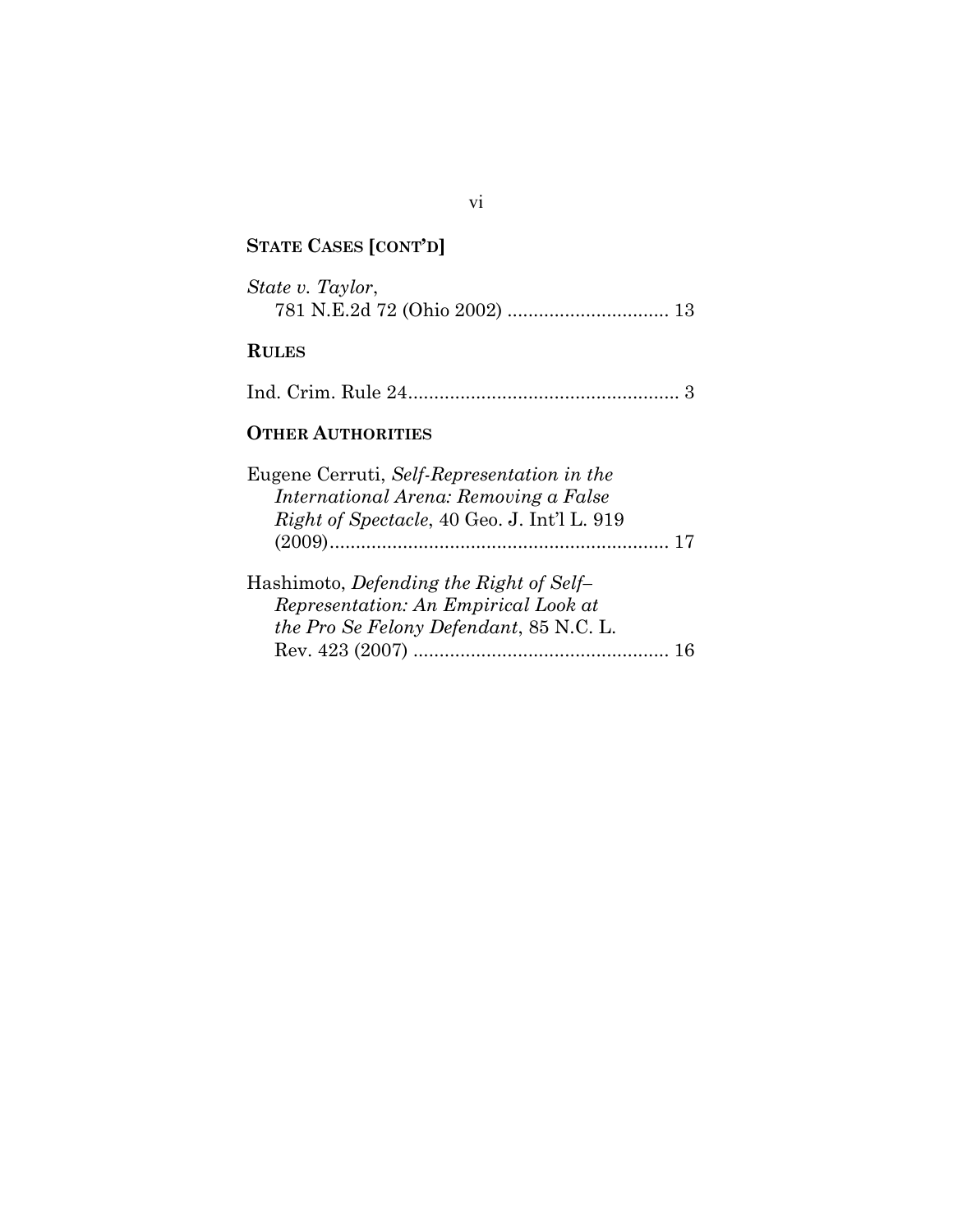#### **INTRODUCTION**

Petitioner Zachariah Wright was convicted at a bench trial of murder based on eyewitness testimony of the victim's wife. He now contends he should have been allowed to represent himself at trial, even though he would have preferred above all to be represented by counsel of his choosing, rather than by court-appointed, capital-qualified counsel. His petition should be rejected for two reasons: (1) Lower courts are not in conflict over whether a state court may require a defendant to proceed with counsel in this situation; and (2) Wright's request for self-representation was equivocal. That said, if the Court does grant this petition, it should consider overruling *Faretta v. California*, 422 U.S. 806 (1975), because the Constitution does not protect a right to represent oneself.

#### <span id="page-7-0"></span>**STATEMENT OF THE CASE**

On June 17, 2017, Robert and Sonja Foster returned from a trip celebrating their fiftieth wedding anniversary. But before dawn the next day, Robert was dead and Sonja was gravely wounded—and sexually victimized—from a home invasion and physical assault by Zachariah Wright.

1. In the early morning hours of June 18, 2017, nineteen-year-old Zachariah Wright stole a bicycle from a driveway, rode the bicycle to another house where he broke into a detached garage and stole two leather vests, a pickaxe, and another bicycle. Tr. Vol. IV, 166–67, 182. Wright also tried to enter that dwelling. *Id.* at 171, 181. Wright then broke into the home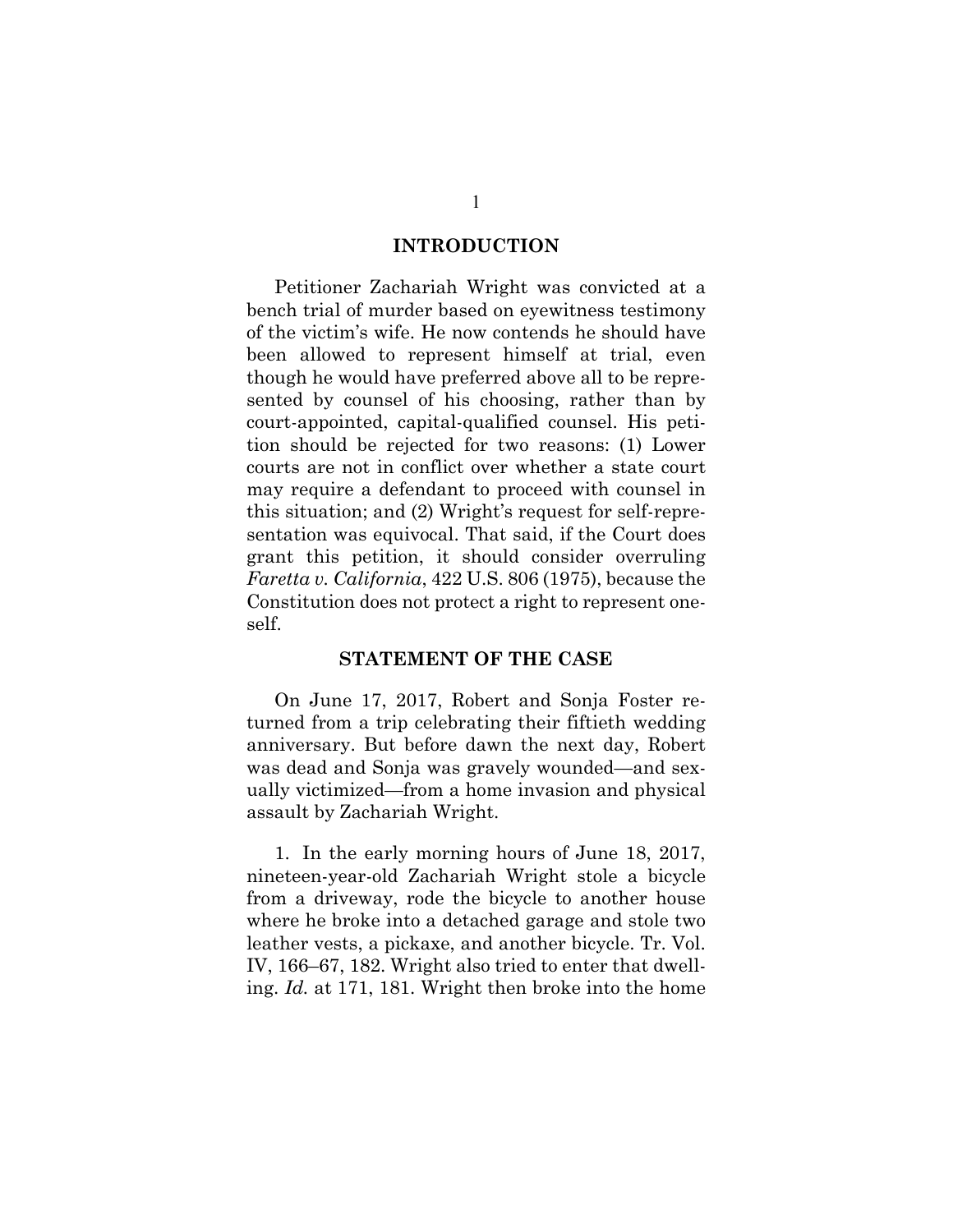of Robert and Sonja Foster. *Id.* at 97. Wright entered the bedroom of the Fosters, where both were sleeping, and reached over Sonja to start stabbing Robert. *Id.*  at 98. Robert attempted to escape Wright's attack, but Wright chased Robert and continued stabbing him. *Id.* at 100. The forensic pathologist identified 32 areas of sharp force injuries on Robert's head, back, chest and arms. Tr. Vol. III, 46. Seven stab wounds caused injury to his heart and lungs. *Id.* at 47–48. Robert died at the scene. Pet. App. 64a.

Sonja picked up a baseball bat from the closet and hit Wright in the back; Wright turned and stabbed Sonja just below her left eye all the way down to her lower teeth. Tr. Vol. IV, 101. Sonja fled to the front room of the house; Wright pursued. *Id.* at 101–02. Sonja asked if Robert was still alive, and Wright told her that he was. *Id.* at 102. Wright then caressed her cheek, told her it would be alright, touched her right breast, and exposed his erect penis. *Id.* Sonja escaped Wright and ran out of the front door, wearing her pajamas. *Id.* at 104. Wright caught her and tackled her. Id. He then held her down and tried to set her clothes on fire. *Id.* at 105. Sonja again managed to escape Wright and fled to a neighbor's house who heard Sonja screaming for help and called 911. *Id.* at 105– 06, 121.

Forensic testing confirmed the presence of Wright's DNA on a bent knife blade recovered from the Foster home. Tr. Vol. III, 19. Police executed a search warrant on Wright's home, where they recovered a pair of jeans and boxer-style underwear that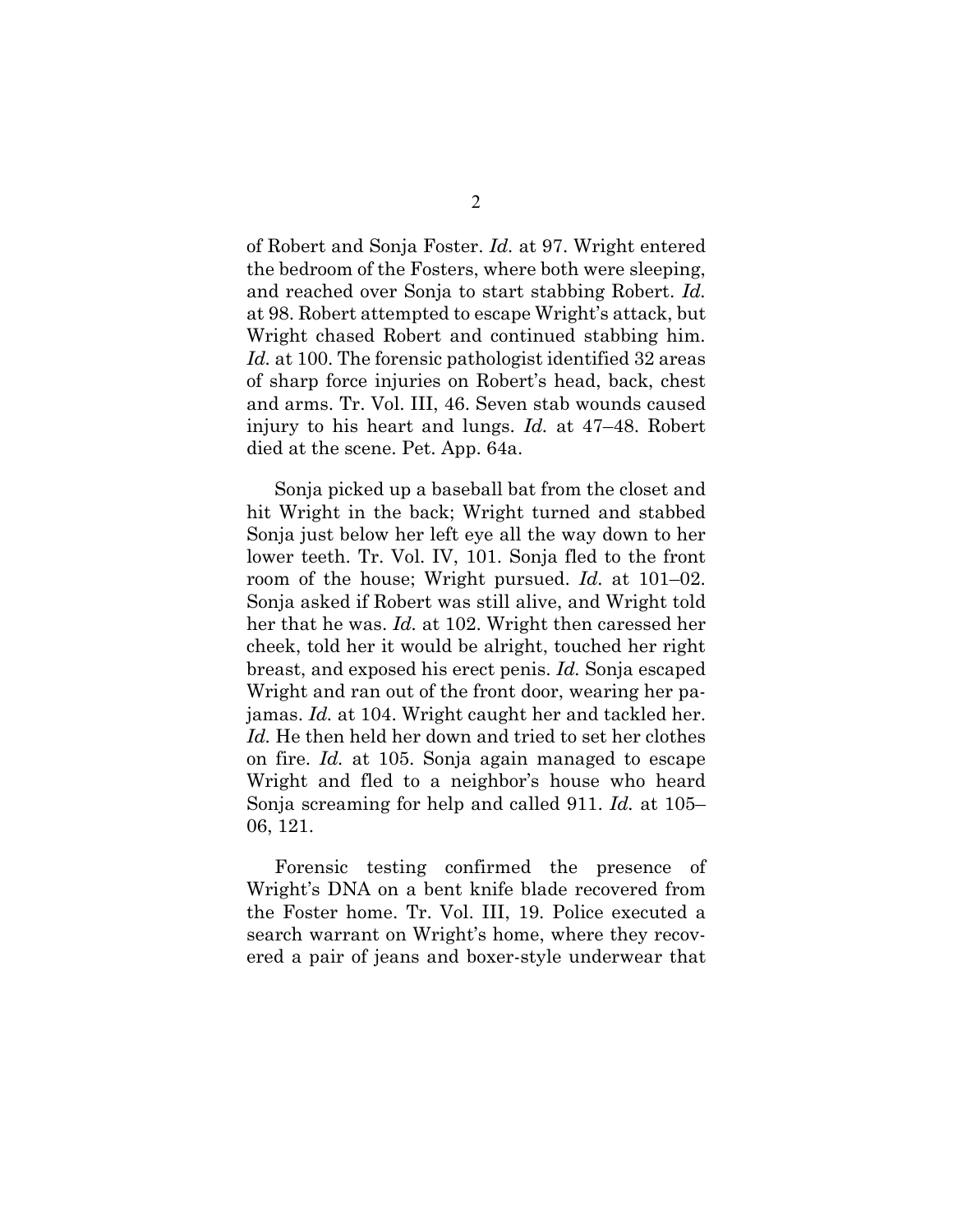both had Sonja and Robert's DNA on them. *Id.* at 25– 26; Tr. Vol. IV, 27–28.

2. The State charged Wright with murder, a felony; attempted murder, a Level 1 felony; two counts of burglary, a Level 1 felony; attempted rape, a Level 1 felony; aggravated battery, a Level 3 felony; criminal confinement, a Level 3 felony; sexual battery, a Level 4 felony; arson, a Level 4 felony; nine counts of theft, a Level 6 felony; burglary, a Level 5 felony; attempted burglary, a Level 2 felony, obstruction of justice, a Level 6 felony; unauthorized entry of a motor vehicle, a Class B misdemeanor; and false informing, a Class B misdemeanor. App. Vol. II, 2.

<span id="page-9-0"></span>At the initial hearing, the court appointed counsel for Wright, and the two developed a workable attorney-client relationship. *Id.* at 4. A few months later, however, the State filed a request for the death penalty, *Id.* at 6, which meant that Wright's appointed counsel could no longer represent him because he was not qualified to handle capital cases. *See* Ind. Crim. Rule 24 (requiring, in capital cases, appointment of two lawyers meeting specified training and experience qualifications). So, the court appointed Wright new, capital-qualified counsel. App. Vol. II, 6.

Shortly thereafter, Wright began writing letters to the trial court requesting a "fast and speedy" trial, which the trial court ignored because Wright was represented by counsel. *Id.* at 104–107, 109. Wright then started filing motions to remove his counsel. *Id.* at 111. He also requested the appointment of new counsel: "I now motion for new coun[s]el immediately. I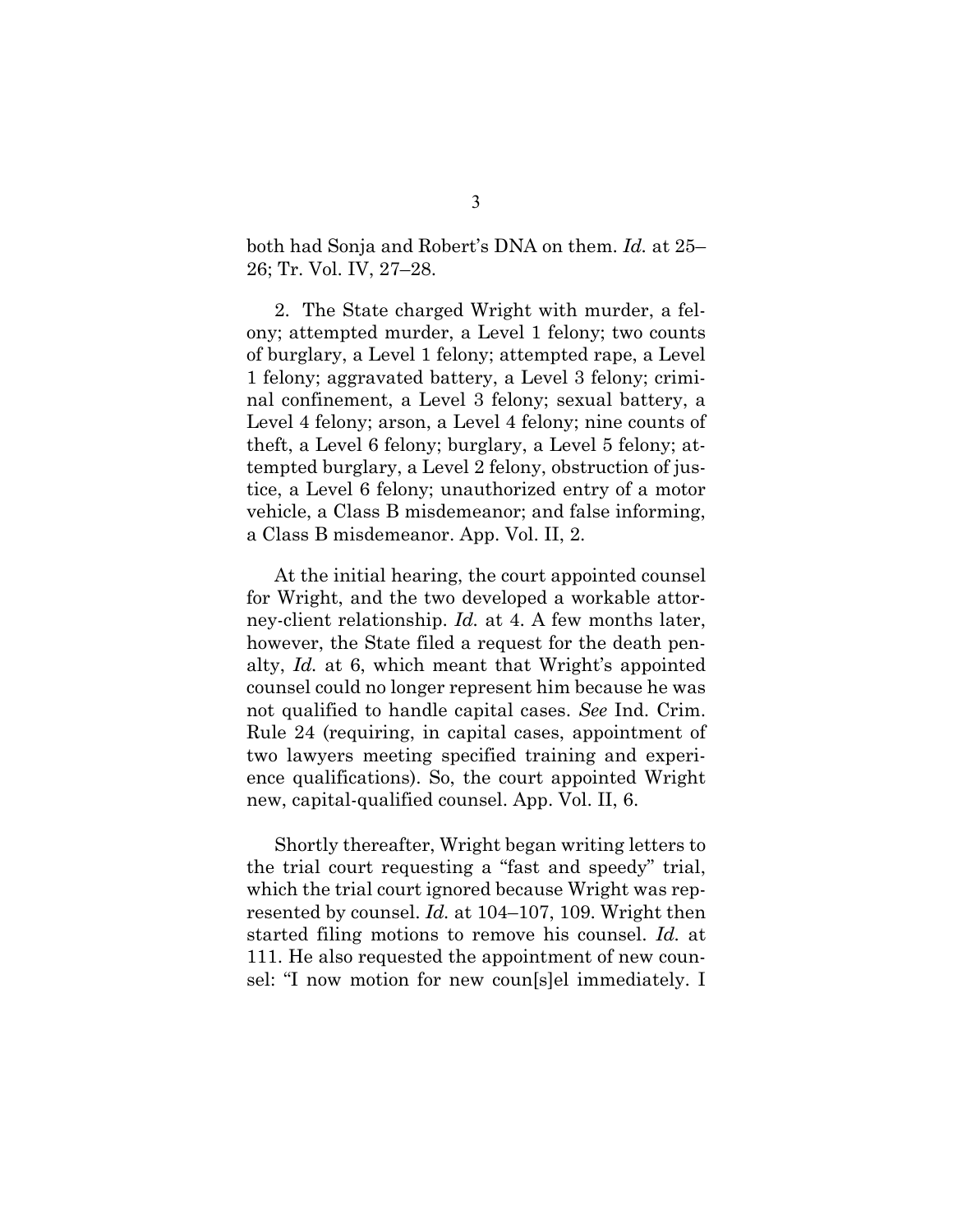would also like there [sic] contact information immediately." *Id.* at 113. Wright reiterated his request noting that he had "put in several motions to fire [counsel], to withdraw motion for continuance, motion for fast and speedy, and a motion for a new attorney. Yet I hear nothing on the status of any of these motions. I request that since we are so short on time that you, the court, order [Wright's first attorney] as codefence [sic]." *Id.* at 120. Wright also prepared and submitted a new application for pauper counsel, having written at the top "I would like my new attorney to come see me immediately." *Id.* at 122.

Wright's capital-qualified counsel requested a hearing because Wright said he wanted to proceed pro se. *Id.* at 139. At the *Faretta* hearing, Wright told the trial court that he did not believe he "should have a State-appointed attorney anymore" but also said he "was satisfied" with his first attorney, Pet. Supp. App. 6a, and that his "first attorney wanted to give me what I want." *Id.* at 14a–15a.

The court denied Wright's request to proceed pro se, finding, in part, that his request was equivocal: "It is not unequivocal from various letters about the subject of his representation that Mr. Wright has sent the Court. It is not unequivocal, even now, considering Mr. Wright's speculation that a private lawyer would be desirable." Pet. App. 78a.

3. Before trial, the State withdrew its request for the death penalty. App. Vol. II, 30. It sought instead a sentence of life without parole. *Id.* at 27; App. Vol. III, 109–10.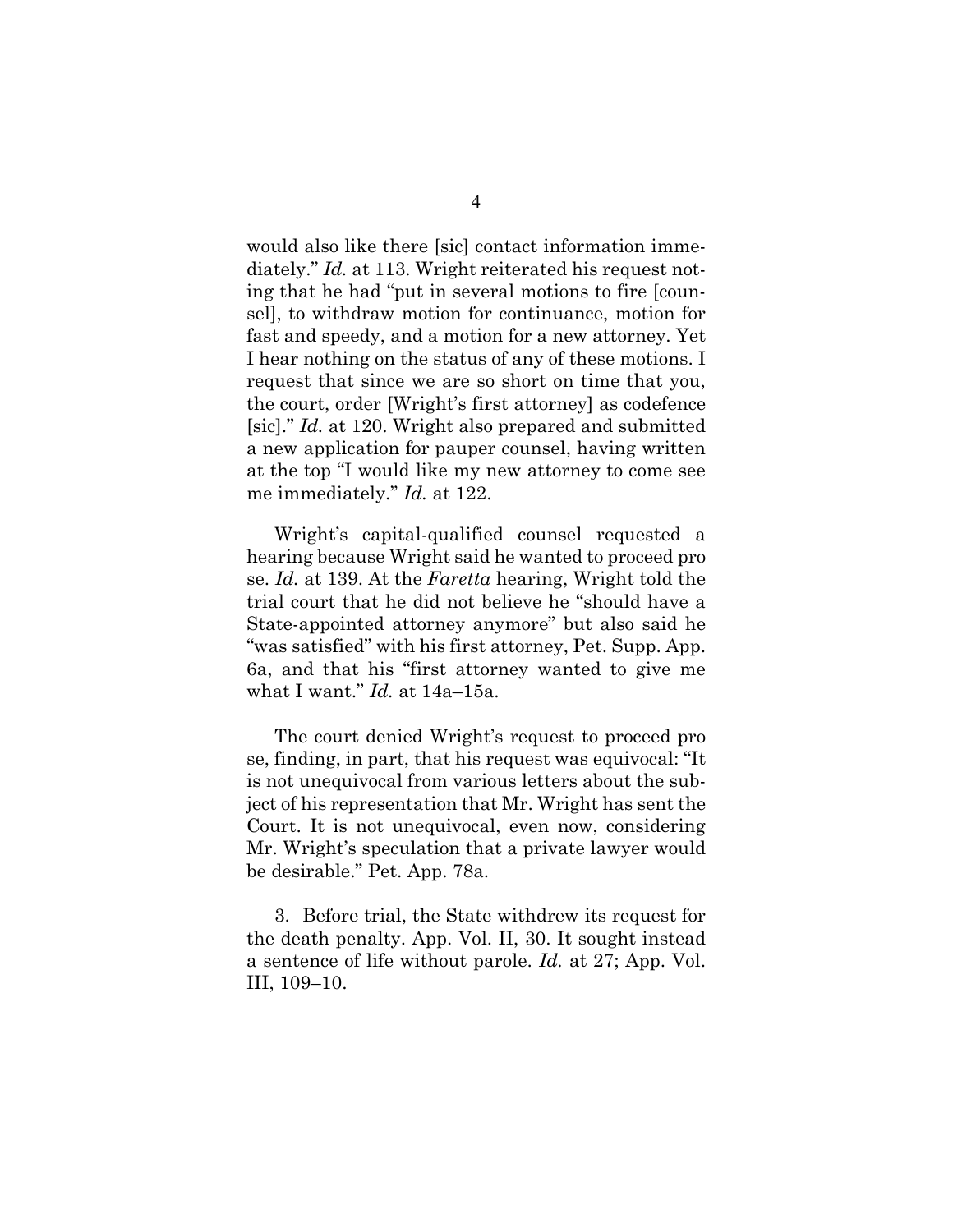Wright waived his right to a jury trial, and the matter was tried to the bench. App. Vol. II, 34. Sonja, who was seventy years old at the trial, testified about the night she and Robert had returned from a trip celebrating their fiftieth wedding anniversary. Tr. Vol. IV, 96–97; Tr. Vol. III, 114. Sonja described Wright entering the bedroom, attacking her sleeping husband, and chasing her throughout the house and into the yard. Tr. Vol. IV, 97–101, 103–04. She also testified that she heard Wright speak on a news story and recognized his voice. *Id.* at 111. Wright's roommate testified that Wright came home on June 18, 2017, without a shirt or shoes and wearing bloody pants. *Id.*  at 217. DNA testing also confirmed the presence of Wright's DNA on a knife with a bent blade. Tr. Vol. III, 19. And Robert and Sonja's DNA were found on Wright's jeans and boxer-style underwear. *Id.* at 26– 28.

At the sentencing hearing, the trial court considered the State's charged aggravators including whether Wright murdered Robert while attempting to commit arson, while committing burglary, and while attempting to commit rape. App. Vol. III, 49–50. The trial court concluded that Wright intentionally murdered Robert: "When Mr. Foster attempted to flee, Zachariah Wright pursued him into other rooms of the Foster's home and continued to stab him." Pet. App. 64a. The court concluded that he did so after having broken into the Foster's home. *Id.* The court further concluded that Sonja suffered a serious bodily injury: "The photographs admitted of Sonja, her present condition with a lingering scar, the knocking her teeth out by the stabbing and the serious gash to her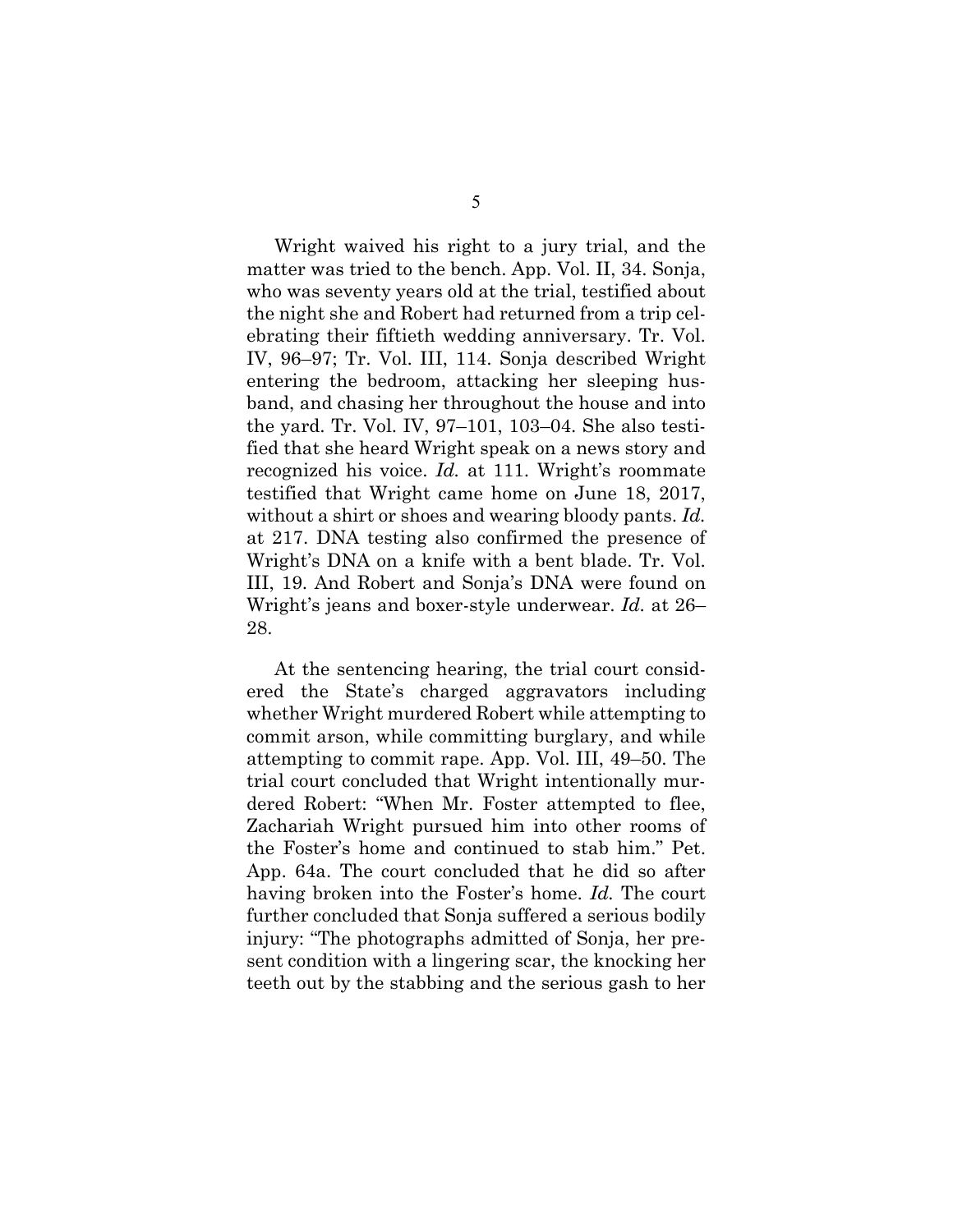lip and face leave the Court firmly convinced that the burglary resulted in serious bodily injury." *Id.* at 65a. The trial court also found that Wright attempted to rape Sonja after stabbing her based on his conduct, including fondling her breasts, touching her face, and displaying his erect penis. *Id.*

In mitigation, the trial court considered Wright's age at the time of the murder. *Id.* at 68a. It also considered the circumstances of Wright's youth, finding that he "led a sad young life and that he was in fact subjected as a child to bad or non-existent parenting by mentally ill, personality disordered and addicted parents and caregivers, bad influences, toxic family circumstances, failed supervision, abuse, and poverty." *Id.* at 69a. The court ultimately concluded that a sentence of LWOP was appropriate for Wright. *Id.* at 70a.

4. On appeal, Wright pressed his claim for selfrepresentation at trial. The Indiana Supreme Court considered the requirement that the assertion of *Faretta* rights be unequivocal. The court explained that "[a]bsent this condition, trial courts subject themselves to potential manipulation by defendants clever enough to record an equivocal request to proceed without counsel in the expectation of a guaranteed error." *Id.* at 17a–18a (internal citations omitted).

With that concern in mind, the court determined that Wright's request for self-representation was equivocal. In particular, the court observed that, "[i]n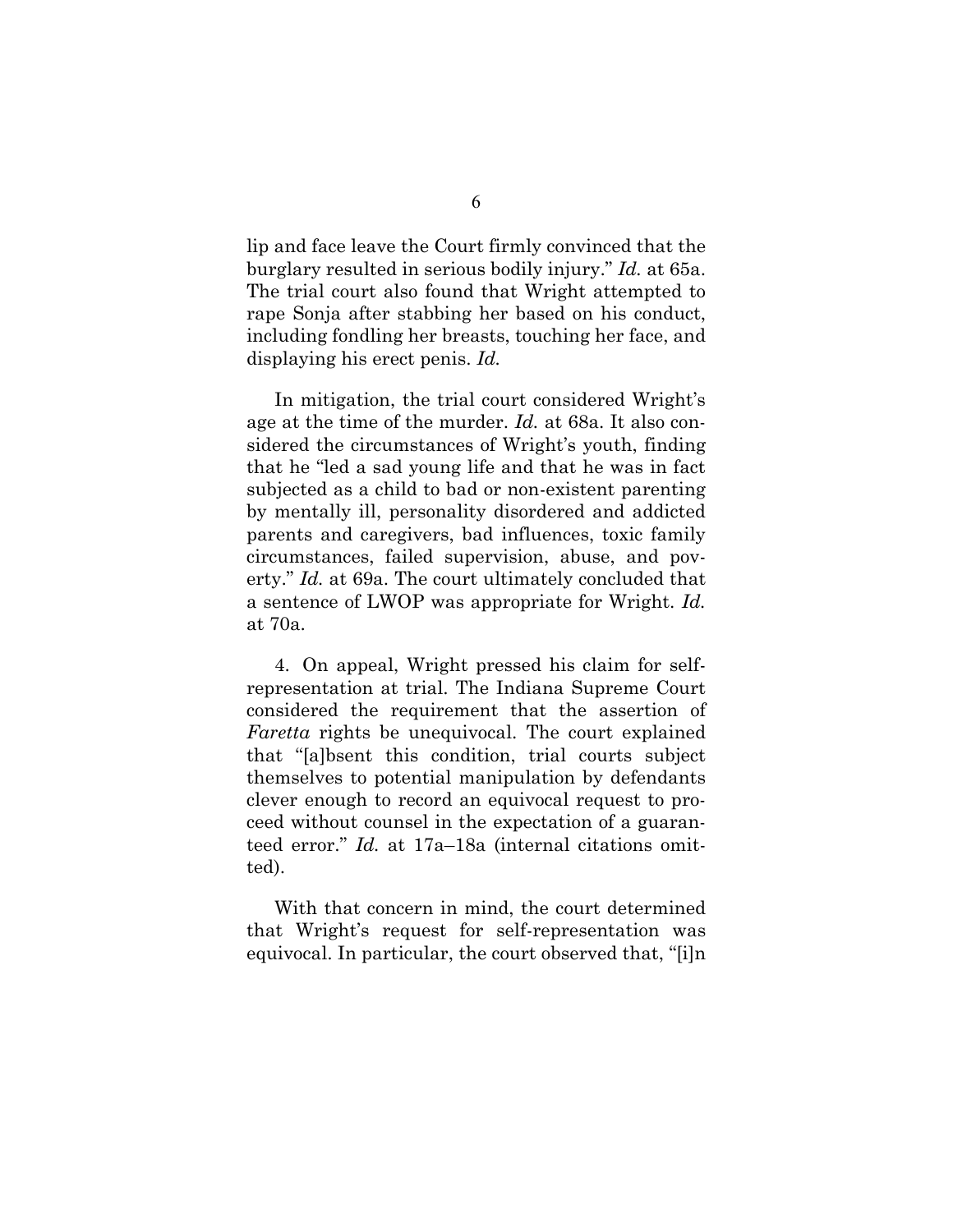a self-described 'motion' to the trial court in early December 2017, Wright insisted that he had 'declared several times' his status as a 'pro se' defendant. But in an accompanying 'lawsuit' against the court for 'deny[ing him] the right to go pro se,' Wright expressly "motion[ed] for new coun[s]el." *Id.* at 30a. The court also noted that while Wright "seem[ed] to have abandoned his desire for court-appointed counsel" at the *Faretta* hearing, he "wavered between dissatisfaction with his capital-qualified counsel and court-appointed counsel in general." *Id.* at 31a. The court finally concluded that "Wright's acknowledged preference for either private counsel or his original attorney indicates no strong autonomy interest, leading us to conclude that there's little risk of violating his Sixth Amendment right to self-represent." *Id.*

#### **REASONS TO DENY THE PETITION**

### **I. No Lower-Court Split Exists on the Issue Presented in This Case**

<span id="page-13-0"></span>The Court held in *Faretta v. California*, that a defendant in a criminal trial has the right to proceed without counsel only if he "clearly and unequivocally" asks to do so. 422 U.S. 806, 835 (1975). Indeed, "courts [are to] indulge in every reasonable presumption *against* [the waiver of counsel]." *Brewer v. Williams*, 430 U.S. 387, 404 (1977) (emphasis added). Here, Wright declared his status as a "pro se" defendant, but later expressly moved for new counsel or restoration of his first appointed counsel. Pet. App. 30a. Then, at the *Faretta* hearing, Wright stated that he no longer wanted appointed counsel, but allowed that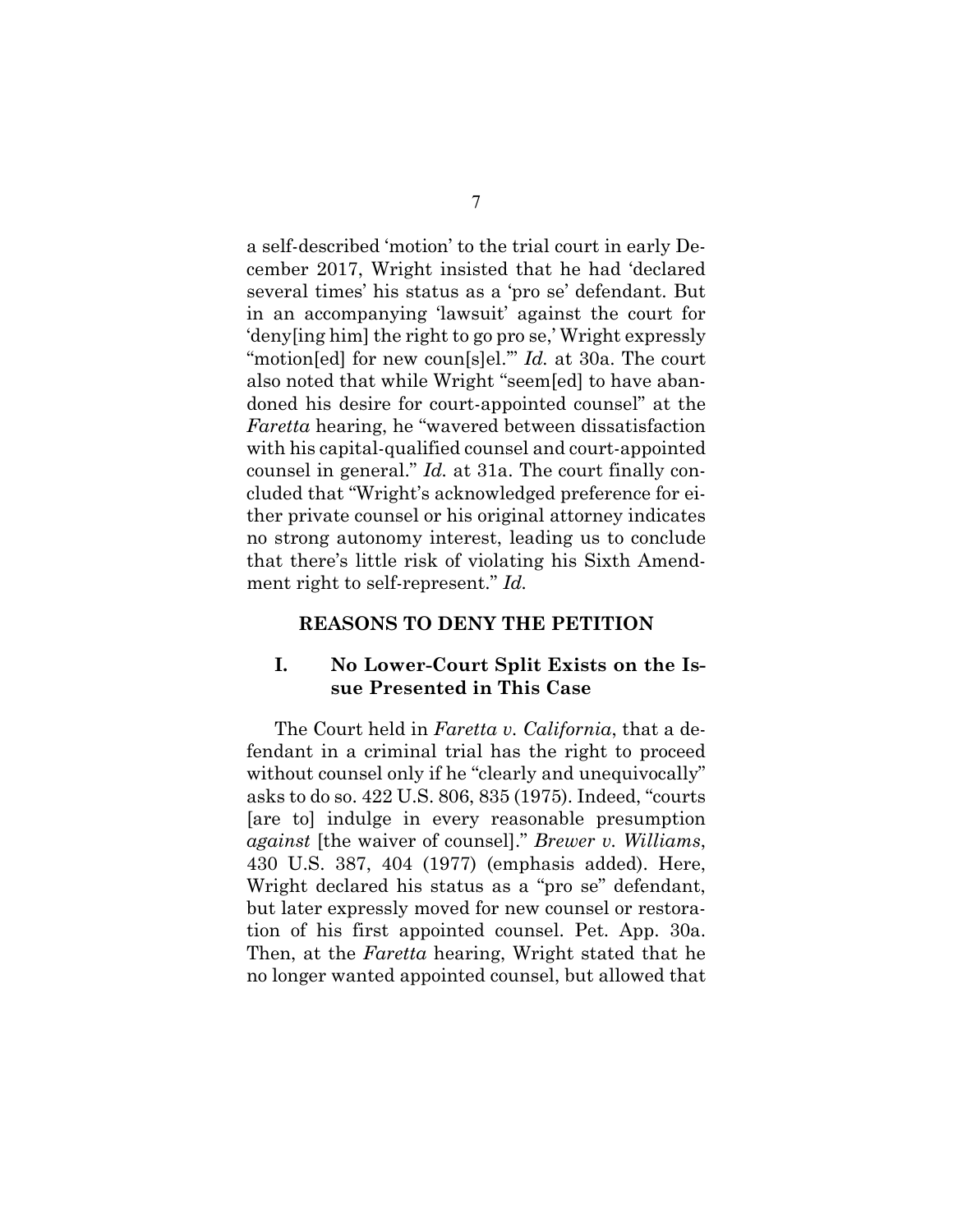he was satisfied with his first appointed counsel. *Id.* at 31a. Wright criticized the public-defender system but indicated that *private* counsel would give him what he wanted. *See Id.* at 78a–79a; Pet. Supp. App. 5a–6a. Under these circumstances, the Indiana Supreme Court properly concluded that Wright failed to express a "strong autonomy" interest necessary to overcome the presumption against self-representation. Pet. App. 31a.

To justify review of this fact-intensive adjudication, Wright invokes two purported splits in authority, but neither pans out. The first is "whether a defendant's request to represent himself must reflect a preference for self-representation over even unavailable alternatives in order to be unequivocal." Pet. 12. But far from "entrench[ing] a split," *id.*, the decision below is consistent with the holdings of the cited cases, which turn on a variety of facts and circumstances that influenced various judicial assessments of equivocation. The second supposed split is "whether, how, and when a court should override a defendant's right to self-representation when he faces the possibility of severe penalties." *Id.* But the only identified split—whether standby counsel may present mitigation evidence over the pro se defendant's objection, *see State v. Reddish*, 859 A.2d 1173 (N.J. 2004)—in no way implicates the facts of *this* case. The Court should therefore deny the petition.

#### <span id="page-14-0"></span>**A. No split exists on the equivocation issue**

The petition first contends that the Indiana Supreme Court's decision "expands a split . . . as to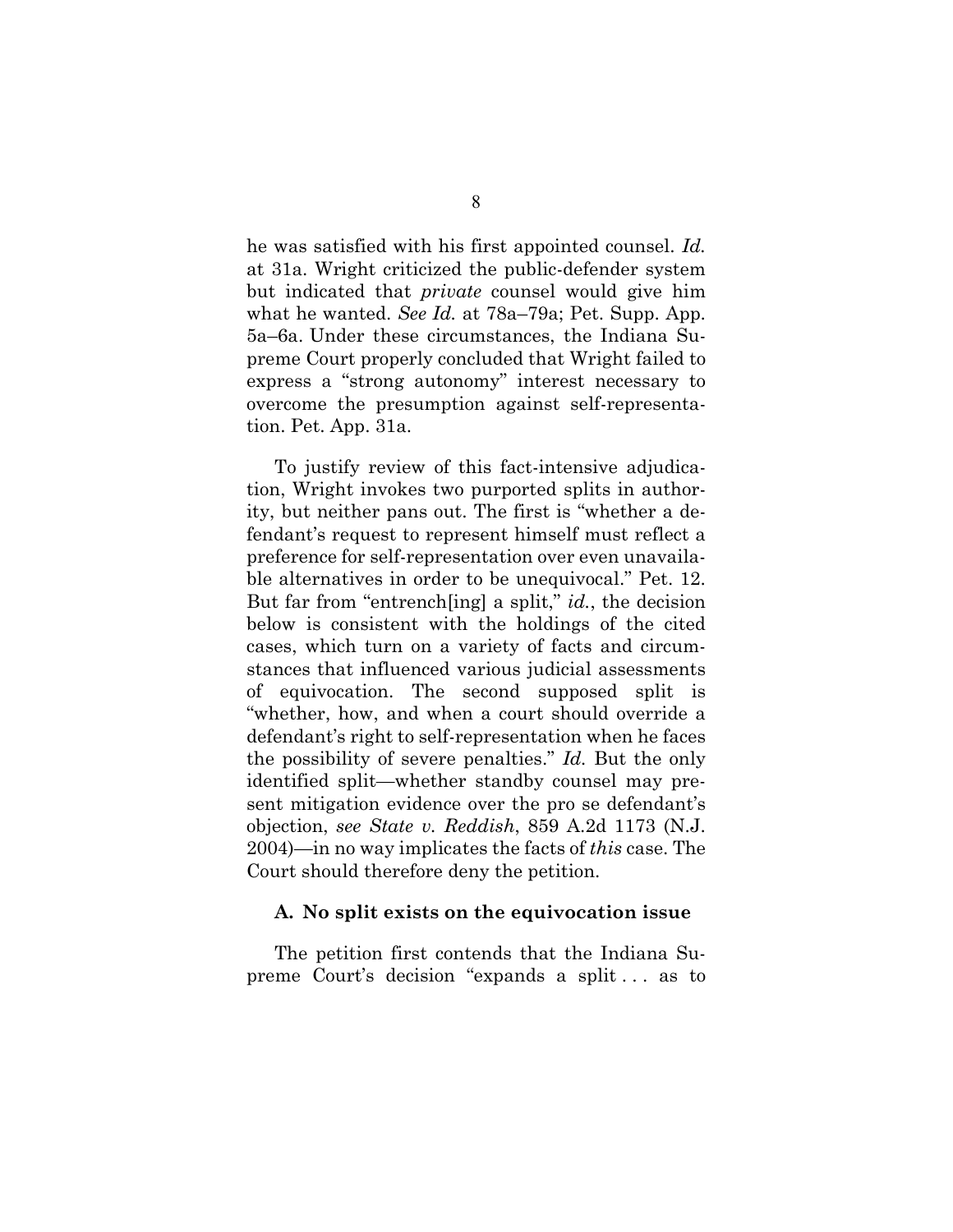whether, in order to be unequivocal, a defendant's request to represent himself must reflect a preference for self-representation over even unavailable alternatives." Pet. 13. The petition purports to identify "three distinct approaches," *id.*, but manages only to show that every demand for self-representation requires case-specific factual inquiries and judgment as to whether it is informed, voluntary, and unequivocal.

The petition broadly asserts that several courts "hold that a request for self-representation is not equivocal merely because a defendant has an acknowledged preference for unavailable counsel," and that some courts further "hold . . . that a defendant's request for self-representation is not equivocal merely because it is motivated by dissatisfaction with existing counsel rather than by opposition to representation by counsel generally." *Id.* at 16–17.

<span id="page-15-1"></span>Some cases cited by Wright, however, do not provide any holding that squarely supports his conflict theory. For example, the court in *Tamplin v. Muniz* merely held that trial counsel was ineffective for failing to raise a *Faretta* claim at all. 894 F.3d 1076, 1091 (9th Cir. 2018). And, far from illustrating when a court may *reject* self-representation, the court in *State v. Stallings* upheld a trial court's decision to *permit* self-representation. 476 P.3d 905, 916–19 (N.M. 2020).

<span id="page-15-2"></span><span id="page-15-0"></span>In other cases cited by Wright, the court considered facts and circumstances not present here that tended to clarify the demand. For example, *Freeman v. Pierce*, 878 F.3d 580, 586–90 (7th Cir. 2017), had to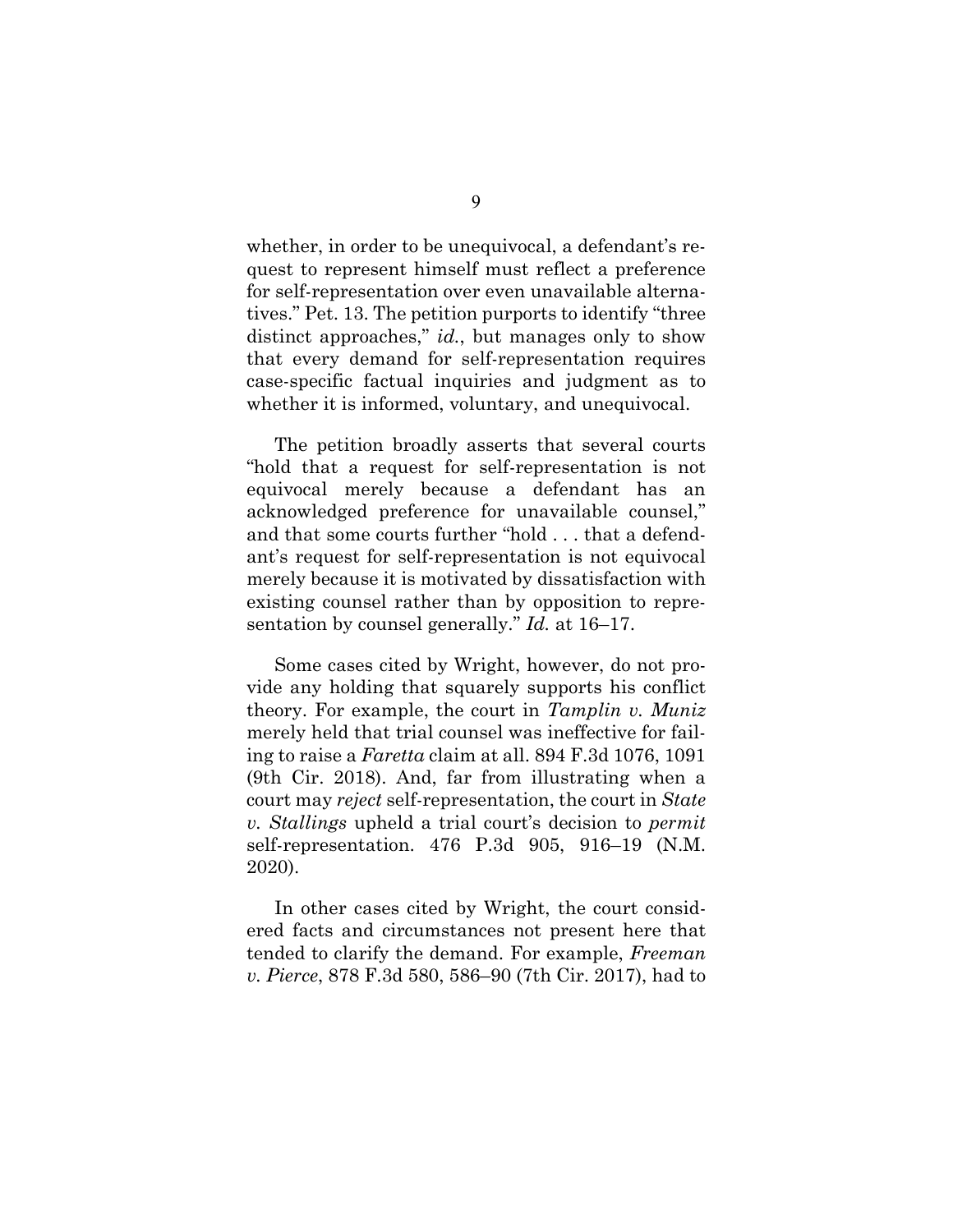do with the significance of a prospective pro se defendant's request for *standby* counsel, which says nothing about the significance of a defendant's competing request for full-blown representation. Unlike a request for a different lawyer, appointment of standby counsel is a common feature in pro se cases and fully consonant with exercise of the *Faretta* right. And while the *Freeman* court also said that the defendant's dissatisfaction with counsel did not *preclude* an unequivocal request to proceed pro se, *id.* at 588, that holding does not imply the converse, *i.e.*, that dissatisfaction with counsel is *irrelevant* to the equivocation inquiry.

<span id="page-16-4"></span><span id="page-16-3"></span><span id="page-16-2"></span><span id="page-16-1"></span><span id="page-16-0"></span>Moreover, far from falling into distinct categories, Wright's remaining cited cases demonstrate nothing but a fact-dependent "totality-of-the-circumstances approach to determining whether a defendant's request for self-representation is unequivocal." Pet. 15. *See, e.g.*, *State v. Jordan*, 44 A.3d 794, 807 (Conn. 2012) (observing that "[t]he inquiry is 'fact intensive and should be based on the totality of the circumstances surrounding the request" and reversing because "in context" of the "previous seven month period of self-representation and his recent filing, pro se" defendant's request "in writing and orally" was unequivocal (quoting *Commonwealth v. Davido*, 868 A.2d 431, 439 (Pa. 2005))); *Buhl v. Cooksey*, 233 F.3d 783, 792– 93 (3d Cir. 2000) (concluding on habeas review that state court erred in failing to make a *Faretta* inquiry after defendant "filed a *written* motion to proceed pro se," "told the court that he had represented himself on three prior occasions," and merely agreed with the court that he was dissatisfied with counsel); *United States v. Gonzales-Arias*, 946 F.3d 17, 37–39 (1st Cir.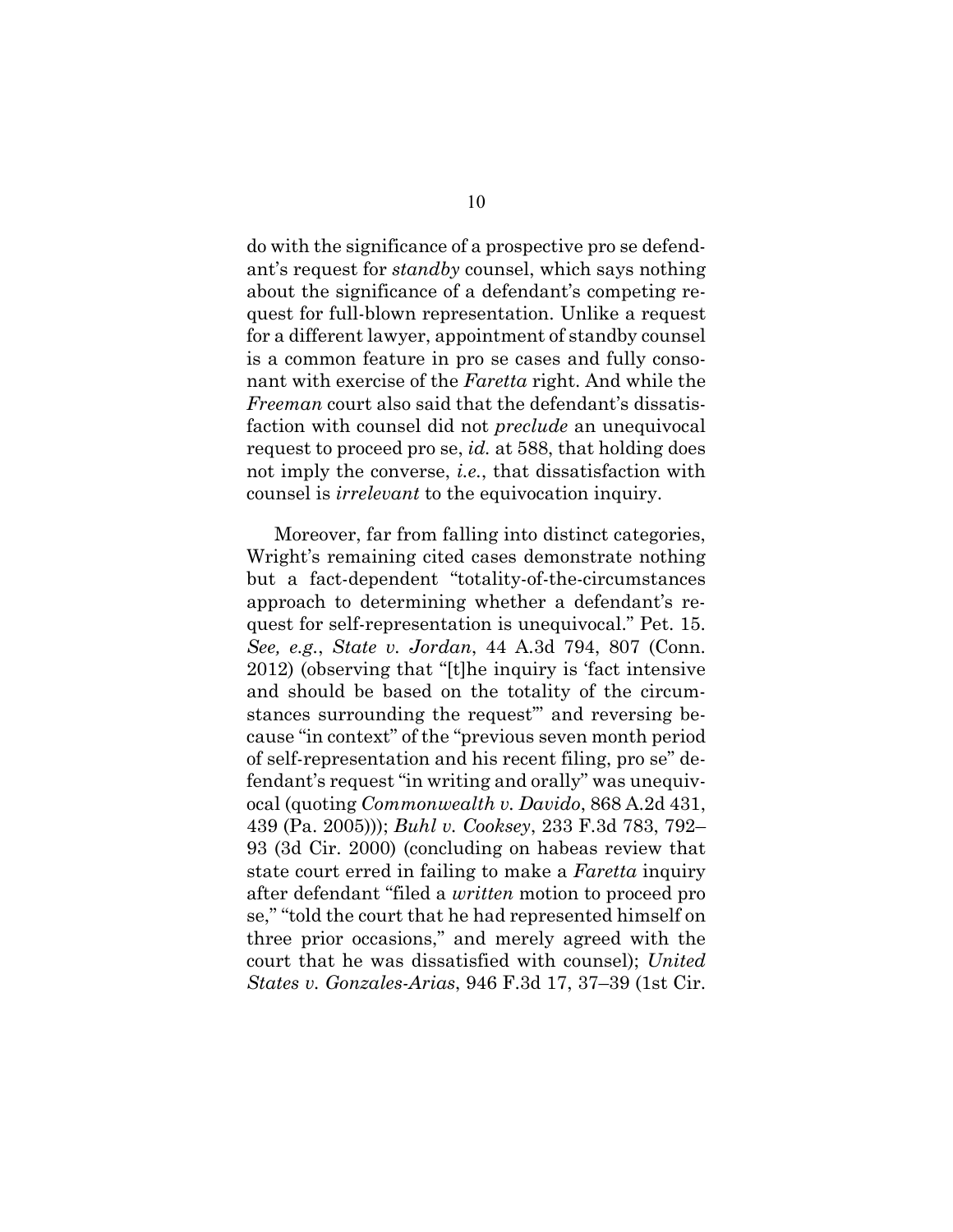2019) (affirming trial court's decision allowing defendant to proceed pro se where defendant "stressed from the get-go" and later "confirmed" that he did not want his prior counsel and then "in fact represented himself" at sentencing).

<span id="page-17-12"></span><span id="page-17-11"></span><span id="page-17-10"></span><span id="page-17-9"></span><span id="page-17-8"></span><span id="page-17-7"></span><span id="page-17-6"></span><span id="page-17-5"></span><span id="page-17-4"></span><span id="page-17-3"></span><span id="page-17-2"></span><span id="page-17-1"></span><span id="page-17-0"></span>Indeed, the defining feature of most appellate cases in this universe is affirmation of the trial court's circumstantial analysis, just like here. *See, e.g.*, *State v. Swan*, 10 P.3d 102, 107 (Mont. 2000) (affirming trial court); *Davido*, 868 A.2d at 445 (affirming trial court); *State v. Stenson*, 940 P.2d 1239, 1285 (Wash. 1997) (en banc) (affirming trial court); *State v. Curry*, 423 P.3d 179, 181 (Wash. 2018) (affirming trial court); *Stallings*, 476 P.3d at 910 (affirming trial court); *Gonzales-Arias*, 946 F.3d at 22 (affirming trial court); *Wilson v. Walker*, 204 F.3d 33, 35 (2d Cir. 2000) (per curiam) (affirming trial court); *People v. Michaels*, 49 P.3d 1032, 1040 (Cal. 2002) (affirming trial court); *State v. Pires*, 77 A.3d 87, 90–91 (Conn. 2013) (affirming trial court); *Mosley v. State*, 209 So. 3d 1248, 1271–72 (Fla. 2016) (finding no error in trial court's denial of self-representation); *Gallego v. State*, 23 P.3d 227, 242 (Nev. 2001) (affirming trial court), *abrogated on other grounds*, *Nunnery v. State*, 263 P.3d 235 (Nev. 2011); *Nunnery*, 263 P.3d at 241 (affirming trial court); *State v. Cunningham*, 474 S.E.2d 772, 775–76 (N.C. 1996) (finding no error in trial court's self-representation determination); *State v. Bakalov*, 979 P.2d 799, 808–811 (Utah 1999) (affirming trial court's self-representation determination). Given the fact-laden nature of determining whether a defendant's waiver of right to counsel is knowing, intelligent,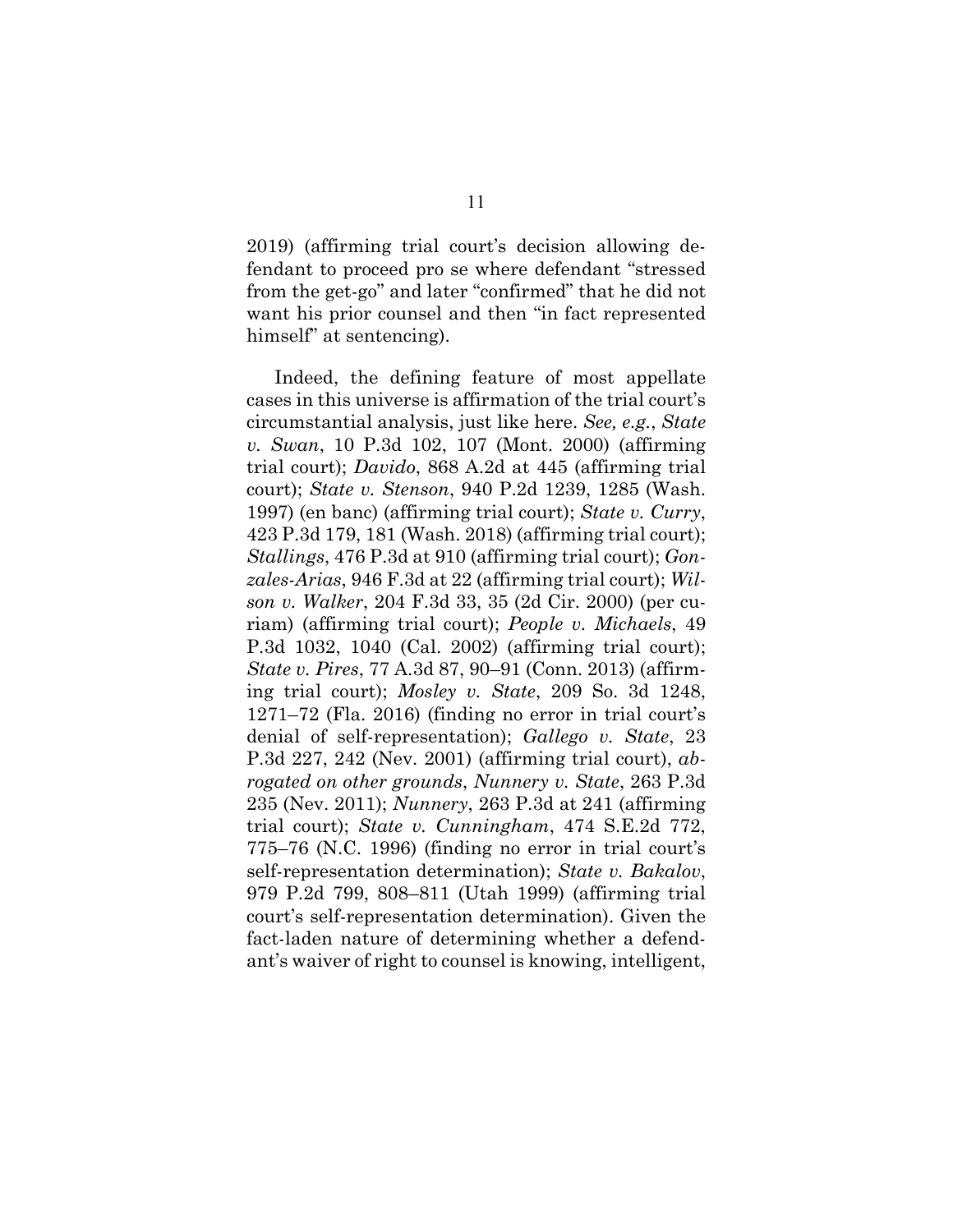voluntary, and unequivocal, this record of deference to trial courts is unsurprising.

The petition demands a bright-line rule governing a trial court's decision where a defendant expresses a preference for unavailable counsel, stating that the Indiana Supreme Court "impose[d] a high bar for invocation, holding that a defendant has equivocated whenever he has a preference for alternative counsel who are not legally qualified or available to represent him." Pet. 36. But the Indiana Supreme Court never instituted such a rule; it simply found equivocation on the facts of this case. The petition thus fails to present a split in authority relevant to whether Wright's invocation of the right to represent himself was equivocal.

### **B. The decision below does not implicate any conflict over denial of pro se representation in high-penalty cases**

The decision below implicates no conflict over how courts should respond to pro se representation requests in high-penalty cases.

<span id="page-18-1"></span><span id="page-18-0"></span>First, the petition worries that some state courts "override the right of self-representation in high-penalty cases by sometimes requiring the trial court to appoint standby counsel." Pet. 22 (citing *Barnes v. State*, 29 So.3d 1010 (Fla. 2010), and *Reddish*, 859 A.2d 1173). But *this* case is not about standby counsel, and in any event the Court has expressly allowed that "a State may—even over objection by the accused appoint a 'standby counsel' to aid the accused if and when the accused requests help." *Faretta*, 422 U.S. at 834 n.46; *see also McKaskle v. Wiggins*, 465 U.S. 168,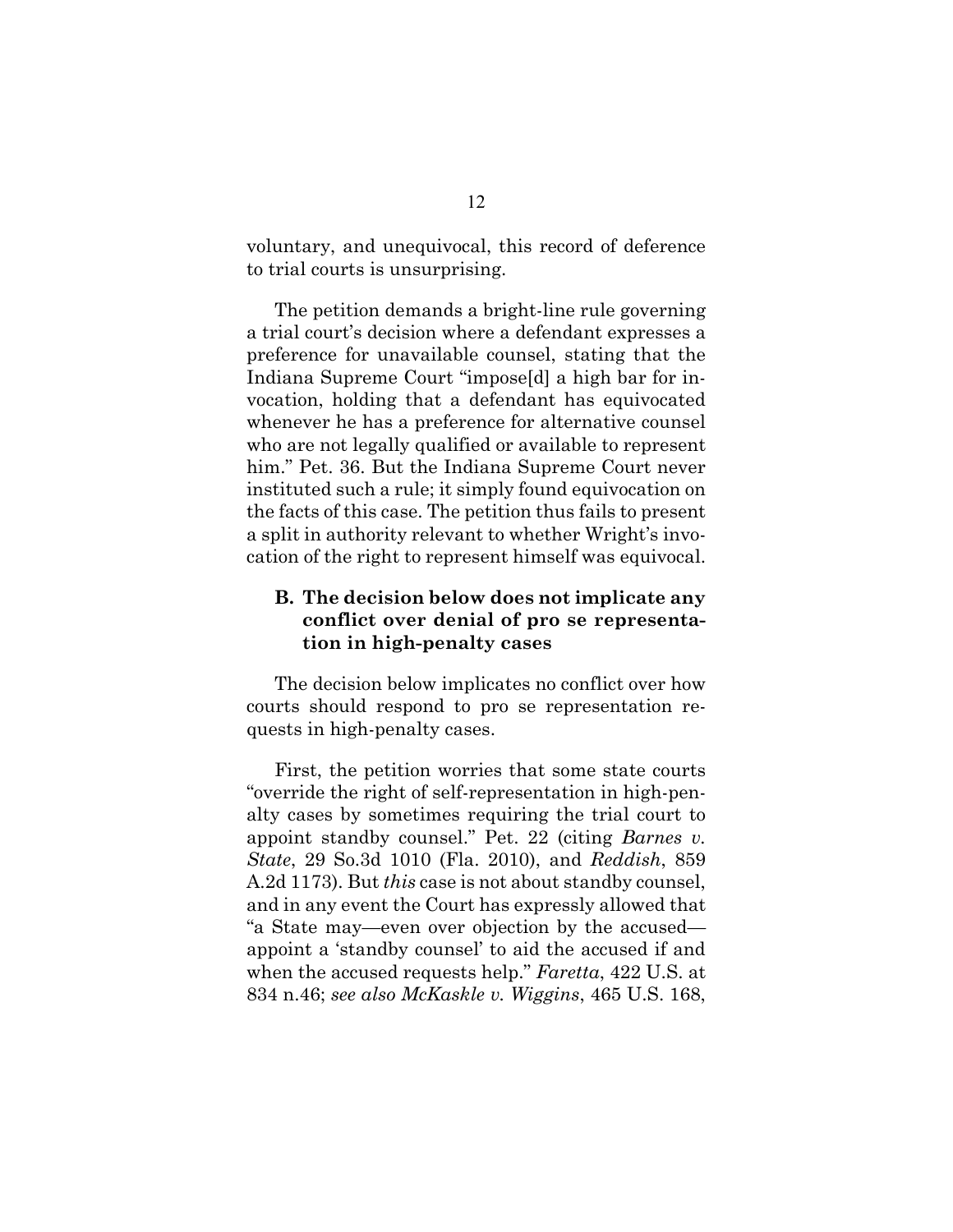170, 184 (1984) (holding that standby counsel may, over the defendant's wishes, undertake "basic mechanics" of a trial "consistent with the protection of the defendant's *Faretta* rights").

<span id="page-19-3"></span><span id="page-19-1"></span>Second, and even less relevant to this case, the petition stakes out a conflict among courts over whether standby counsel may offer mitigating evidence in the capital phase over defendant's objection. *Compare Reddish*, 859 A.2d at 1204, *with United States v. Davis*, 285 F.3d 378, 385 (5th Cir. 2002). But again, the Indiana Supreme Court did not address the role of standby counsel—rather, it affirmed rejection of selfrepresentation entirely because "Wright equivocated in his decision at trial," App. 30a.

<span id="page-19-4"></span><span id="page-19-2"></span><span id="page-19-0"></span>The other "high-penalty" cases cited by Wright do not, as the petition admits (Pet. 24), "specifically address" whether the stakes may justify overriding a demand for self-representation. Indeed, in some cases, courts refused pleas for reversal by defendants who were convicted after representing themselves. *See, e.g.*, *Torres v. United States*, 140 F.3d 392, 395 (2d Cir. 1998) (holding that defendant's *Faretta* motion was properly granted even though it was politically motivated); *State v. Taylor*, 781 N.E.2d 72, 79–81 (Ohio 2002) (holding that the trial court did not err by allowing the defendant to proceed pro se even though "his decision to represent himself was not 'a good idea'"). Meanwhile, in *Finch v. State*, 542 S.W.3d 143, 146 (Ark. 2018), the court affirmed denial of self-representation because the defendant refused to cooperate with mental evaluations and disrupted court proceedings. And while the court reversed denial of self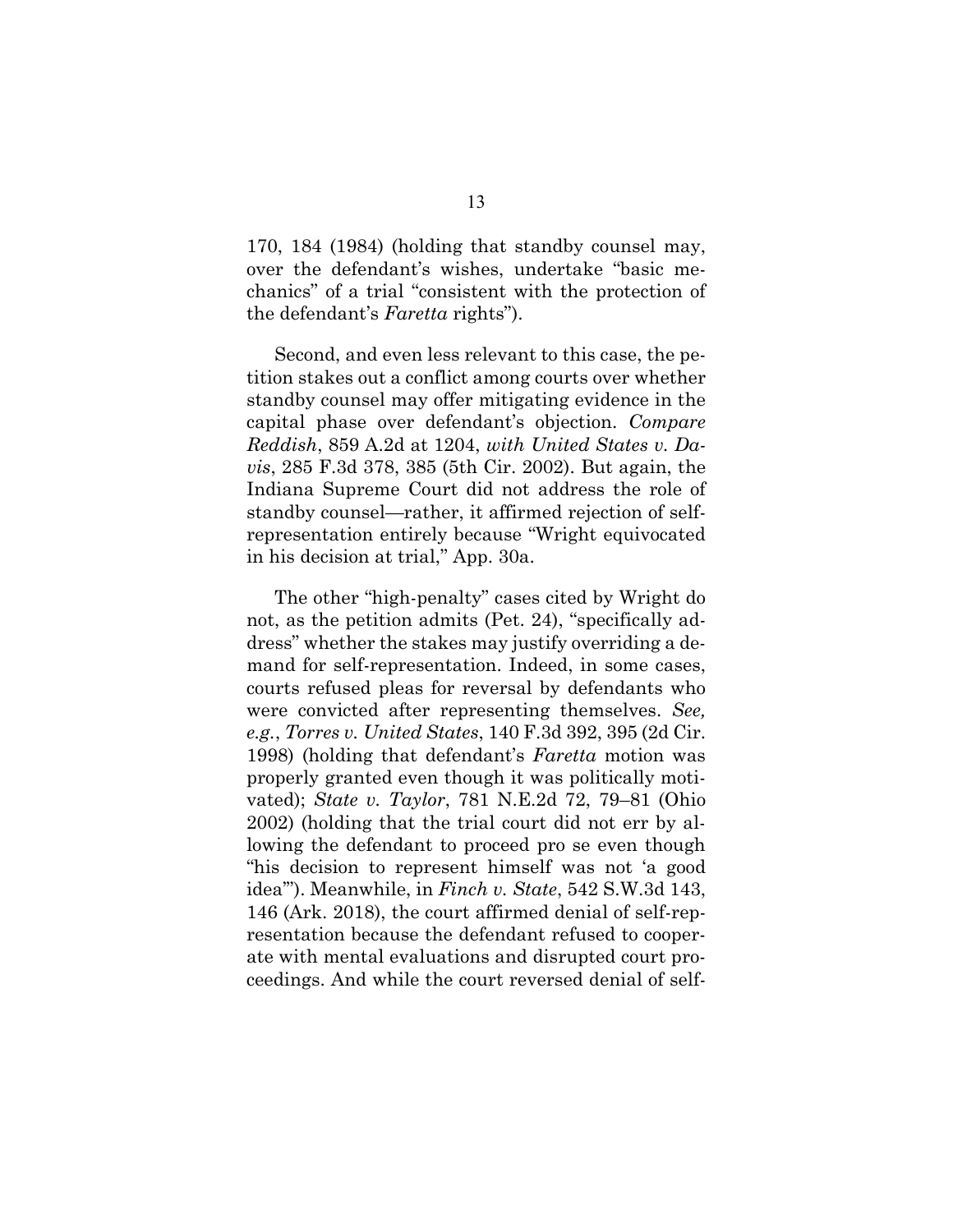<span id="page-20-1"></span>representation in *State v. Richards*, 456 N.W.2d 260 (Minn. 1990), it did not suggest the trial court improperly relied on the potential sentence.

In any event, although the Indiana Supreme Court ruminated that, "[i]n capital cases and LWOP cases, a trial court should frame its waiver inquiry with the state's heightened reliability interests in mind," App. 26a, it ultimately considered the same four elements of counsel waiver—knowing, intelligent, voluntary, and unequivocal—that other courts consider. App. 28a. Accordingly, no lower-court conflict is implicated.

### **II. If the Court Grants the Petition, It Should Use this Case to Overrule**  *Faretta*

The Court should not bother with this case, but if it does, it should consider, once again, overruling *Faretta*, which rests on unsound historical footing, suffers from an eroded rationale, and affords no rights that citizens use to structure their lives based on settled expectations about the law. *Cf. Franchise Tax Bd. v. Hyatt*, 139 S. Ct. 1485, 1499 (2019).

<span id="page-20-0"></span>In *Faretta*, the Court voted 6-3 to infer a right of self-representation from a supposed historical aversion to compulsory counsel, from the right to self-representation provided by the Judiciary Act of 1789 and state codes of the period, from the personal nature of Sixth Amendment rights generally, and from its understanding of what it more broadly means to "enjoy the right . . . to have Assistance of Counsel." *See Faretta v. California*, 422 U.S. 806, 812–32 (1975).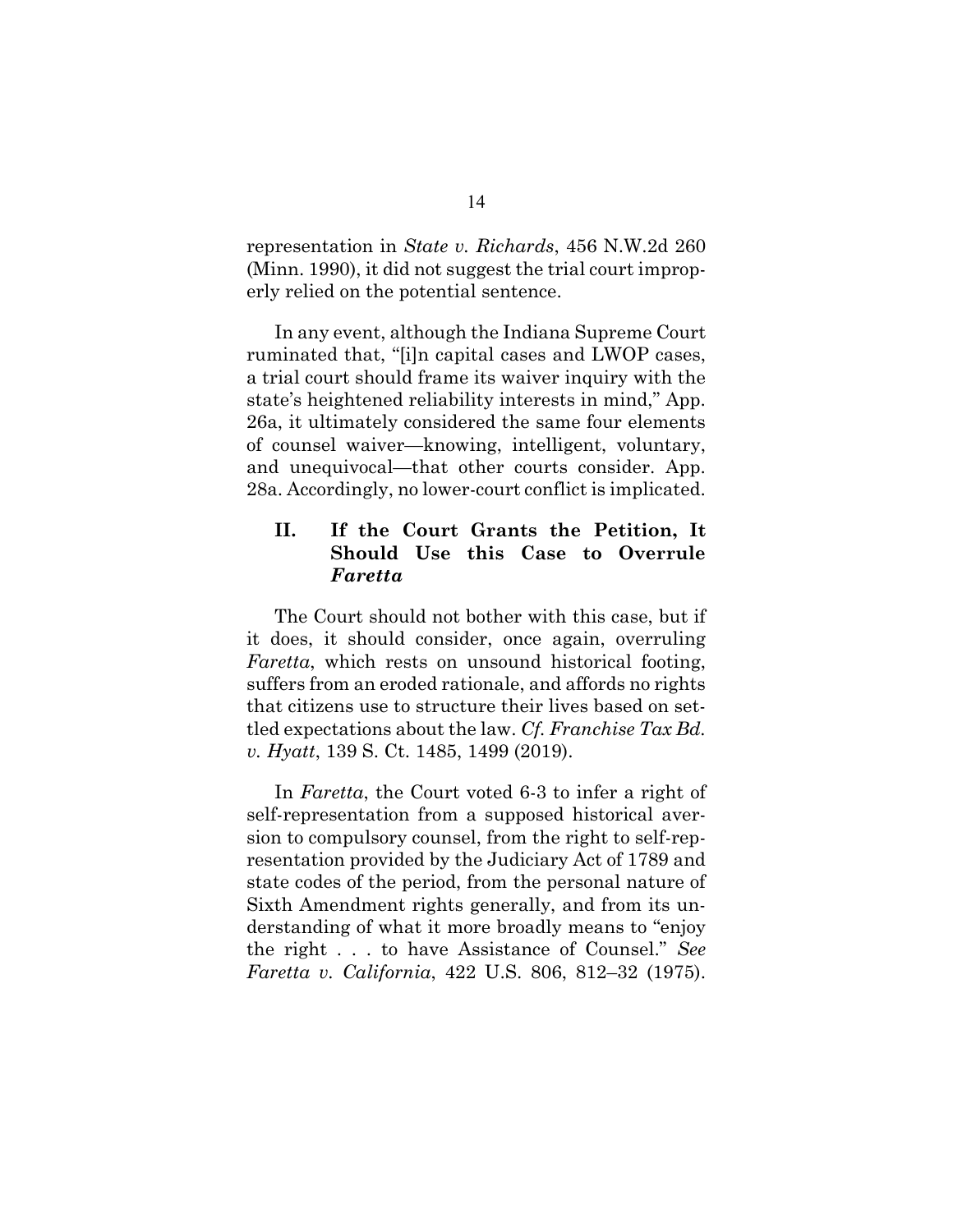But in dissent, Chief Justice Burger, joined by Justices Blackmun and Rehnquist, shredded the majority's supposed historical support, demonstrated that the decision contradicted the text of the Sixth Amendment and settled precedent, and characterized the holding as "another example of the judicial tendency to constitutionalize what is thought 'good.'" *Id.* at 836 (Burger, C.J., dissenting). Justice Blackmun added his own dissent for good measure, amplifying further the flaws in the majority's historical analysis. *Id.* at 846 (Blackmun, J., dissenting).

<span id="page-21-1"></span>Over the years, the non-textual right of self-representation has stood on increasingly shaky ground, as the Court has incrementally trimmed *Faretta*'s application and cast doubt upon its underlying rationale. For example, while *Faretta* found a "constitutional right to proceed without counsel," *id.* at 807, in *McKaskle v. Wiggins*, the Court recast that right as merely the defendant's "constitutional right to appear on stage at his trial." 465 U.S. 168, 187 (1984) (permitting imposition of standby counsel). It also stressed that "the defendant's right to proceed *pro se* exists in the larger context of the criminal trial," which is designed to determine guilt or innocence, not to provide a platform for self-actuation. *Id.* at 177 n.8.

<span id="page-21-0"></span>In *Martinez v. Court of Appeal*, the Court rejected self-representation on appeal and criticized *Faretta*'s embrace of "nontextual" rights and its historical analysis by observing that "the original reasons for protecting that right do not have the same force" now when every defendant can have competent counsel appointed. 528 U.S. 152, 158, 160 (2000). *Martinez*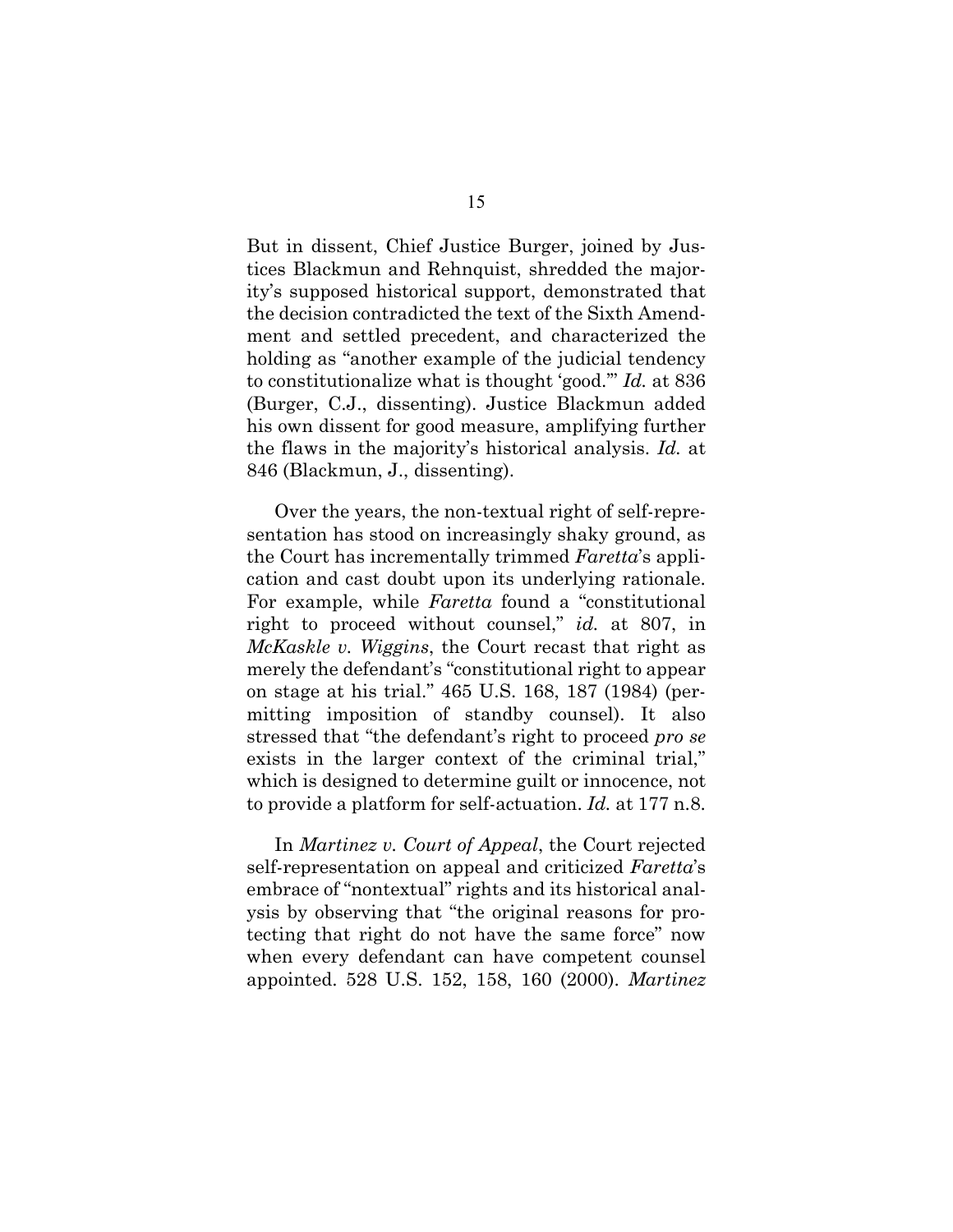<span id="page-22-1"></span>also cast doubt upon *Faretta*'s "autonomy" rationale, reasoning that autonomy is sufficiently respected with appointed counsel that is loyal and competent. *See id.* at 160–61. Finally, citing *McKaskle*, the Court in *Martinez* said that "the defendant's interest in acting as his own lawyer" is at times outweighed by "the government's interest in ensuring the integrity and efficiency of the trial." *Id.* at 162. The Court thus suggested that future cases could further limit or even abrogate the right to self-representation where its invocation squarely conflicts with fundamental fairness. *See id.*

<span id="page-22-2"></span><span id="page-22-0"></span>Then, in *Indiana v. Edwards*, the Court further narrowed *Faretta*, holding that "the Constitution permits States to insist upon representation by counsel for those competent enough to stand trial . . . but who still suffer from severe mental illness to the point where they are not competent to conduct trial proceedings by themselves." 554 U.S. 164, 178 (2008). It declined to overrule *Faretta*, but only because it asked whether "*Faretta*, contrary to its intent, has led to trials that are unfair." *Id.* The Court recognized that *Faretta* sometimes leads to unfair results but cited "recent empirical research suggests that such instances are not common." *Id.* (citing Hashimoto, *Defending the Right of Self–Representation: An Empirical Look at the Pro Se Felony Defendant*, 85 N.C. L. Rev. 423, 427, 447, 428 (2007)). That analysis ignored fundamental legal infirmities with *Faretta*—and overstated the results of the Hashimoto study. One scholar criticized the *Edwards* opinion's "serious and ironic misreading of Professor Hashimoto's study to suggest that it demonstrates that all is basically well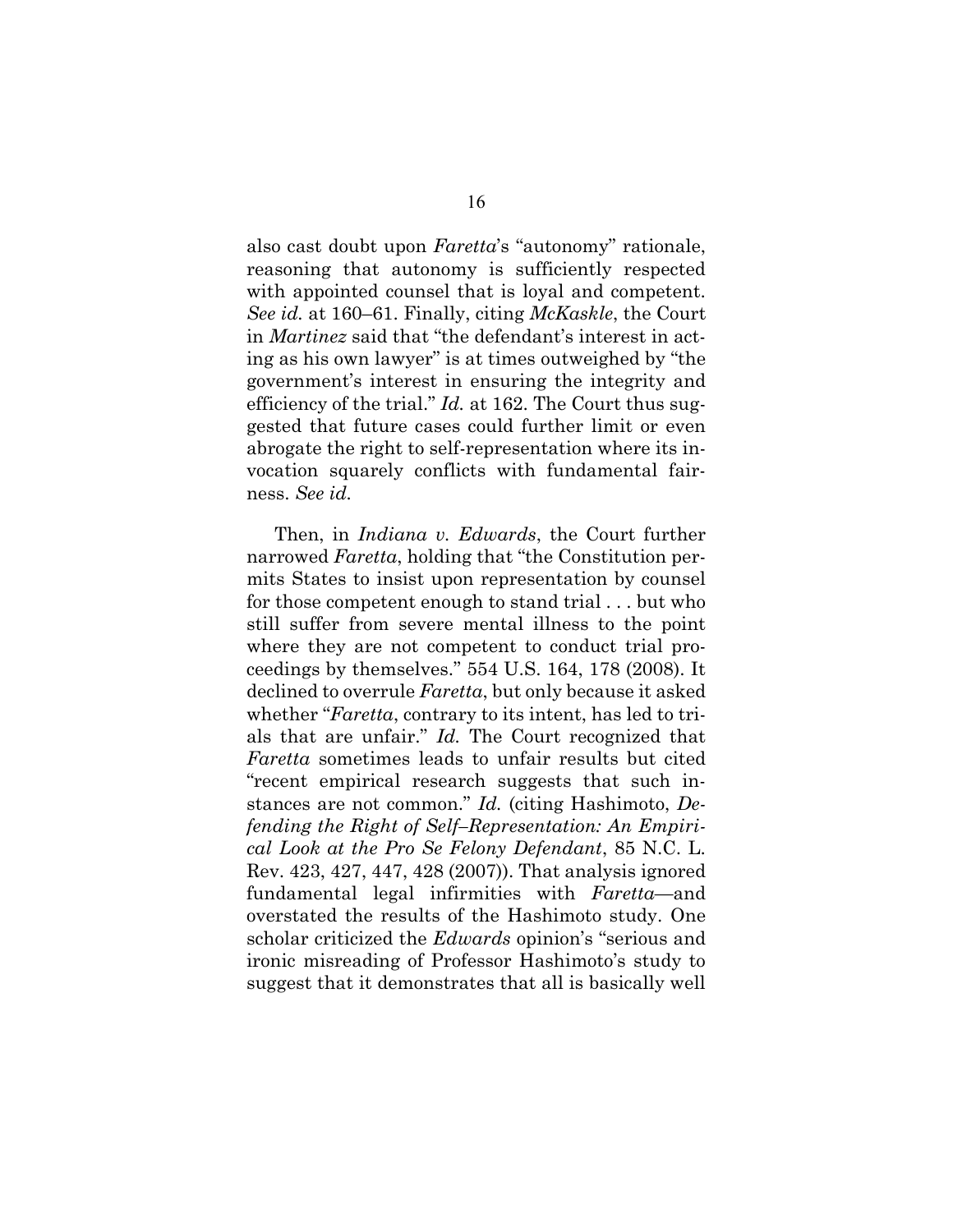in *pro se* land." Eugene Cerruti, *Self-Representation in the International Arena: Removing a False Right of Spectacle*, 40 Geo. J. Int'l L. 919, 921 n.5 (2009).

<span id="page-23-1"></span><span id="page-23-0"></span>More recently, the Court observed "tension" between the Sixth Amendment's right to counsel and *Faretta*'s right to self-representation. *Marshall v. Rodgers*, 569 U.S. 58, 62 (2013). In many ways, this case illustrates the irreconcilable tensions *Faretta* introduces into state criminal justice systems. Consistent with *Gideon v. Wainwright*, 372 U.S. 335 (1963), the trial judge appointed government-paid counsel, which Wright found acceptable. But when the State decided to pursue capital punishment, Indiana law required that Wright be represented by counsel having proper training and sufficient experience in capital cases (presumably a laudable goal under the Sixth Amendment). So, the trial court appointed *more* highly qualified counsel, which Wright found *un*acceptable. Equivocation aside, *Faretta* requires deference to Wright's choice, with the State's constitutional duty to afford minimally adequate representation (which Wright accepted) undermined by its insistence on highly qualified representation (which Wright rejected). (The State ultimately dropped the death penalty too late for the first-appointed lawyer to resume the representation.)

Paradoxically, with the threat of a *Faretta* motion always looming, the Indiana criminal-justice system might be better off dispensing with capital-qualified counsel for all capital defendants—better to ensure capital defendants at least have *a* lawyer than to hold out for ensuring a specially qualified one. In other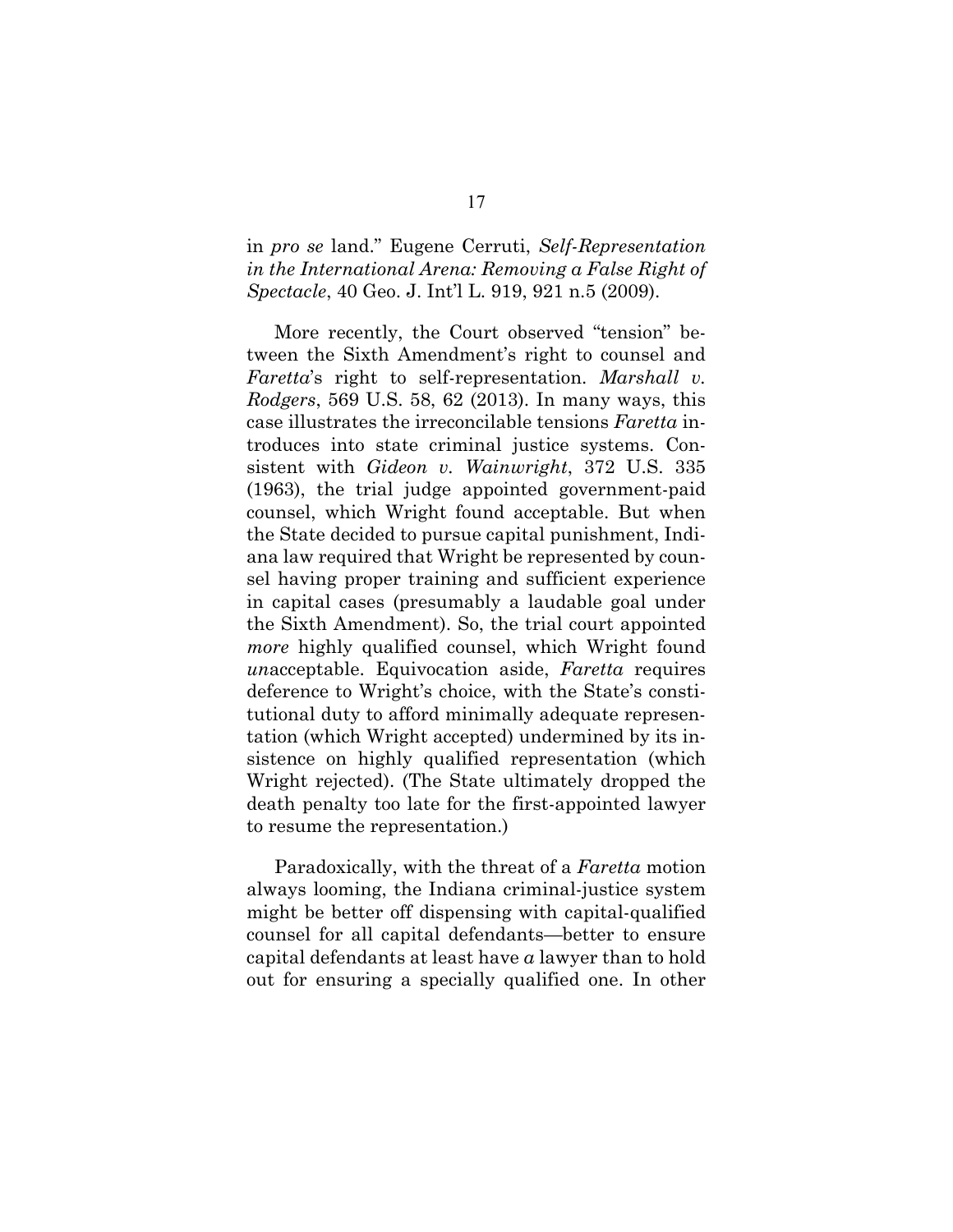words, the categorical rule suggested by Wright—that all demands for self-representation must be honored, regardless of the circumstances or contradictions in that request—puts courts to an impossible choice: *Gideon* or *Faretta*? The lack of any safe harbor can only confirm that *Faretta* is jurisprudentially unsound.

\*\*\*

Zachariah Wright was nineteen and potentially facing the death penalty when the trial court appointed him properly qualified legal counsel. That appointment served the interests of both Wright and society more generally. Wright escaped capital punishment, but now seeks a do-over of the entire proceeding, which would open anew the same questions, choices, and issues the Indiana criminal justice system already addressed. Wright protests that the State's "paternalism" will "undermine the public's belief in the legitimacy of the courts." Pet. 37. But as the Court acknowledged in *Edwards*, "proceedings must not only be fair, they must 'appear fair to all who observe them.'" *Edwards*, 554 U.S. at 177 (quoting *Wheat v. United States,* 486 U.S. 153, 160 (1988)).

<span id="page-24-1"></span><span id="page-24-0"></span>The Court should deny the petition, but in the alternative it should, if necessary to ensure that defendants such as Wright proceed to trial represented by competent counsel, sweep *Faretta* aside.